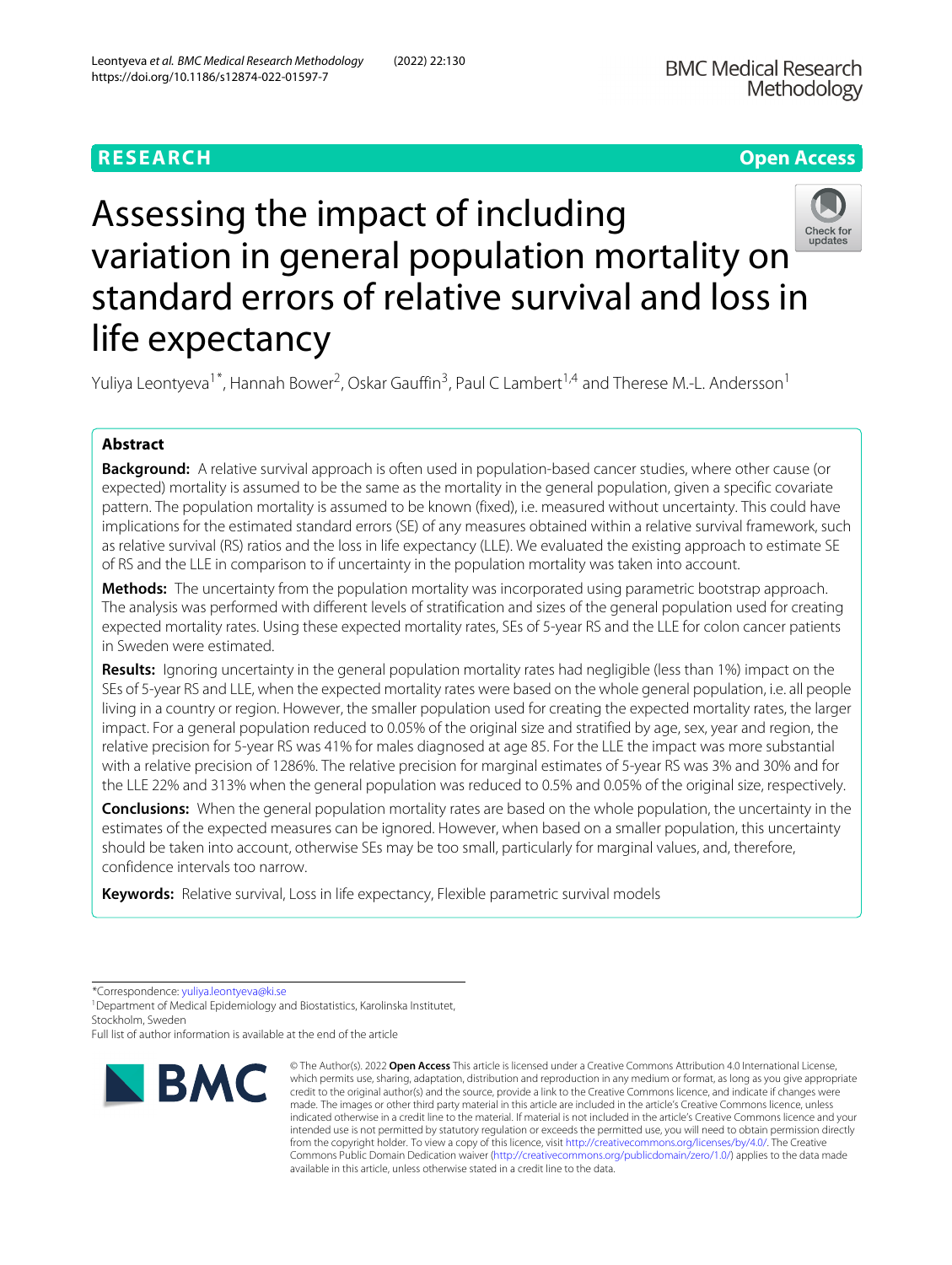# **Background**

To summarise cancer survival data various measures can be used. Within population-based studies, most of these measures are estimated in a relative survival framework, where the sometimes inaccurate or unreliable information on cause of death is not required [\[1\]](#page-13-0). Here, the observed mortality rate of cancer patients theoretically consists of two components: the expected mortality rate and the excess mortality rate. The excess mortality rate represents the mortality rate due to the cancer of interest and the expected mortality rate is the mortality rate due to other causes. Relative survival (RS) ratios, which are the survival analogue of excess hazards, are commonly reported at a specific time after diagnosis, usually 1-year, 5-year or 10-year relative survival. Under some assumptions RS can be interpreted as net survival [\[2,](#page-13-1) [3\]](#page-13-2) i.e. the probability to survive if the cancer of interest was the only possible cause of death, and is useful for comparisons between groups where mortality rates due to other causes can vary. However, alternative measures that are interpreted in the presence of other causes of death are also useful. One such measure is the loss in life expectancy (LLE). The LLE is the difference in the life expectancy the cancer patients would have if they did not have cancer, and the life expectancy of the cancer population. The former life expectancy is usually assumed to be the same as the life expectancy in the general population (matched on factors like age, sex and calendar year). In comparison to RS, the LLE is defined in the "real world" since it takes into account the presence of other causes of death [\[4\]](#page-13-3). To estimate the LLE, the observed survival function often has to be extrapolated beyond available follow-up. It has been shown that the extrapolation performs better by extrapolating the expected and relative survival functions separately and using the interrelationship between observed, expected, and relative survival [\[4\]](#page-13-3). The LLE is therefore often estimated within a relative survival framework.

In practice, the expected mortality rates are usually obtained from population life tables stratified by some sociodemographic factors (such as age, sex, calendar year) and are considered known or fixed, i.e. measured without uncertainty. The argument behind this is that since the rates are based on the whole population, any uncertainty in the estimates is assumed negligible, especially in relation to the uncertainty from a considerably smaller cancer cohort. However, the mortality rates in the general population can be seen as one possible realization of the mortality rates. Even though one study showed fixed expected mortality rates to be a valid assumption for the estimation of RS [\[5\]](#page-13-4), it might not be the case if the life tables are stratified on many variables or are based on small regions. Also, there might be situations where life tables are not available, but can be constructed from a random sample from the general population. When estimating the LLE, incorporation of uncertainty of expected mortality rates might be more important, since the expected mortality rates are included in several parts of the estimation, namely, the estimation of life expectancy in the general population and life expectancy of the cancer patients, which in turn, is estimated using the expected mortality rates and excess mortality rates.

The aim of the study was to evaluate the existing approach of estimating standard errors (SE) of RS and the LLE in comparison to if uncertainty in the expected mortality is taken into account. This is illustrated using data on colon cancer in Sweden via estimation of both marginal and conditional measures of the 5-year RS and the LLE. We use a parametric bootstrap approach to incorporate the uncertainty from the expected mortality. To investigate possible drivers of differences, we perform the analysis with different levels of stratification and sizes of the general population used for creating expected mortality rates.

# **Material & methods Background**

# *Relative survival*

The mortality rate among cancer patients can be separated into two parts, the mortality rate due to the cancer of interest and the mortality rate due to other causes. In a relative survival framework where the information about the cause of death is not required, mortality due to the cancer of interest is estimated as the excess mortality among the cancer patients compared to the expected mortality in the absence of cancer. The expected mortality is based on the mortality in the general population, and it is assumed that the other-cause mortality among the cancer patients is the same as the general population mortality, matched on age, sex, calendar year and possibly other covariates. Thus, the excess mortality among cancer patients  $\lambda(t|Z_1)$ can be written as:

$$
\lambda(t|Z_1) = h(t|Z) - h^*(t|Z_2),\tag{1}
$$

where *t* represents time since diagnosis,  $h(t|Z)$  is the all-cause mortality rate among the cancer patients and  $h^*(t|Z_2)$  is the expected mortality. *Z* denotes a set of all covariates, while  $Z_1$  and  $Z_2$  present the covariates for excess and expected mortality respectively. The expected mortality rates are usually assumed to be known and obtained from available life tables.

After transforming mortality rates to the survival scale, relative survival (*RS*(*t*)) is defined as the ratio of all-cause survival  $(S(t))$  and expected survival  $(S^*(t))$ :

$$
RS(t|Z_1) = \frac{S(t|Z)}{S^*(t|Z_2)}
$$
\n(2)

RS is a common summary measure of cancer patients' survival presented by national cancer registries, and is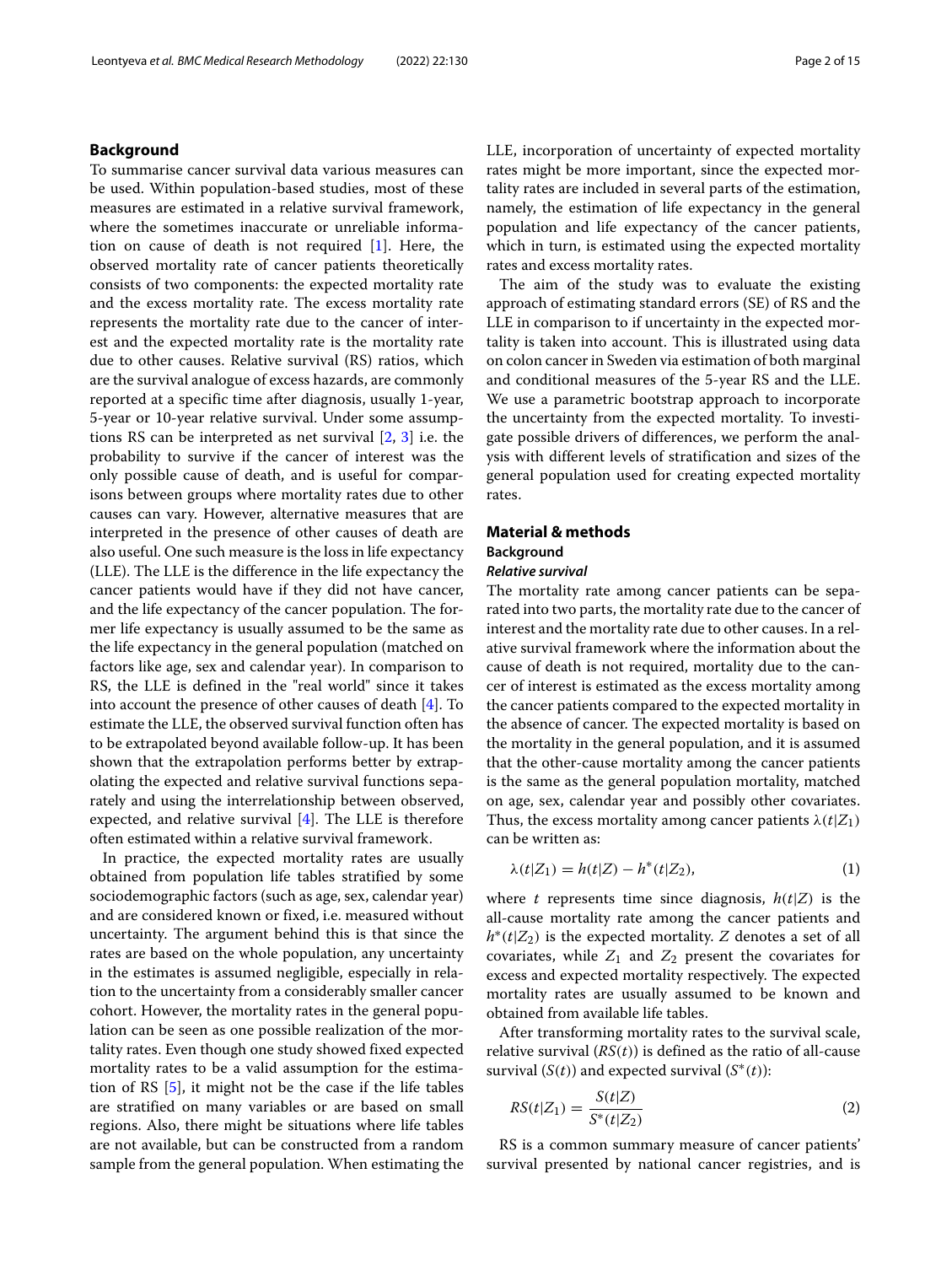often interpreted as net survival. For RS to be interpreted as net survival, i.e. survival from cancer if there were no other possible causes of death, the assumption of exchangeability between the general population and cancer cohort must hold, i.e. the mortality in the general population must be the same as the mortality the cancer patients would have had if they did not have cancer. The other assumption is conditional independence, i.e. all the factors affecting both the cancer-specific and othercause mortality must be controlled for  $[2, 3]$  $[2, 3]$  $[2, 3]$ . RS can be estimated using several approaches, both non-parametric  $[1, 6]$  $[1, 6]$  $[1, 6]$  and parametric  $[7, 8]$  $[7, 8]$  $[7, 8]$ . In this work we chose a flexible parametric survival model (FPM) within a relative survival framework [\[9\]](#page-14-1) to model the log cumulative excess hazard. The log cumulative excess hazard within a FPM is expressed as:

<span id="page-2-0"></span>
$$
\ln[\Lambda(t|Z_1)] = s(\ln(t)|\gamma, k_0) + \beta Z_1,\tag{3}
$$

where  $\Lambda(t|Z_1)$  is the cumulative excess hazard,  $s(\ln(t)|\gamma, k_0)$  is a restricted cubic spline function of  $\ln(t)$ used to estimate the baseline log cumulative excess hazard  $[10]$ . The model  $(3)$  is a proportional excess hazards model but it can be easily extended to non proportional hazards by incorporating time dependent effects. This can be done by forming interactions between the covariates of interest and the spline terms for time [\[9\]](#page-14-1).

Based on model [\(3\)](#page-2-0) and the general relationship between the cumulative hazard function and the survival function, *RS*(*t*) can be obtained by

$$
RS(t|Z_1) = \exp(-\exp(\ln[\Lambda(t|Z_1)])). \tag{4}
$$

# *The loss in life expectancy*

The loss in life expectancy (LLE) is the difference between life expectancy in the general population, free from the cancer of interest, *LEP*, and the life expectancy in the cancer population, *LEC*:

$$
LLE(Z) = L E_P(Z_2) - L E_C(Z),
$$

 $LE_C$  can be calculated as the area under all-cause survival curve  $S(t)$ :

$$
LE_C(Z) = \int_0^\infty S(u|Z) du.
$$

Similarly, *LE<sub>P</sub>* equals the area under general population survival or expected survival *S*∗(*t*):

$$
LE_P(Z_2) = \int_0^\infty S^*(u|Z_2) du
$$

Thus, LLE can be written as:

<span id="page-2-1"></span>
$$
LLE(Z) = \int_0^\infty S^*(u|Z_2) du - \int_0^\infty S(u|Z) du \tag{5}
$$

Assuming that the cancer patients would have had the same life expectancy as the general population, had they not been diagnosed with cancer, LLE estimates the number of years the life expectancy is reduced due to cancer. Theoretically, LLE is easy to estimate (Eq. [\(5\)](#page-2-1)), however, in practice the estimation often requires extrapolation of the survival functions due to limited follow-up. It has been shown that extrapolation of the all-cause survival curve  $S(t)$  is preferably performed by breaking it into two components: relative survival *RS*(*t*) and expected survival *S*∗(*t*) [\[4\]](#page-13-3), and extrapolating the functions separately. As a result, LLE is estimated by:

$$
LLE(Z) = \int_0^\infty S^*(u|Z_2) du - \int_0^\infty RS(u|Z_1)S^*(u|Z_2) du,
$$
\n(6)

where expected survival *S*∗(*t*) is obtained using population life tables and *RS*(*t*) is obtained from a FPM (Eq. [\(4\)](#page-2-2)),

$$
LLE(Z) = \int_0^\infty S^*(u|Z_2) du - \int_0^\infty
$$
  
exp(- exp(ln[ $\Lambda(t|Z_1)$ ]) $S^*(u|Z_2) du.$  (7)

# *Marginal measures*

For population-based cancer survival, interest often lies in obtaining an average estimate (a single number) for RS or LLE, across the covariate distribution. In other words, we are interested in marginal estimands, which can be estimated using regression standardization [\[11\]](#page-14-3).

<span id="page-2-2"></span>Marginal relative survival  $(RS_m(t))$  is defined as the expectation over the distribution of covariates  $Z_1$  and can be estimated by predicting relative survival for all individuals in the cancer population at time *t* after diagnosis and averaging them [\[12\]](#page-14-4):

$$
\widehat{RS}_m(t) = \frac{1}{N} \sum_{i=1}^N \widehat{RS}_i(t|Z_{1i}),
$$

where  $\widehat{RS}_i(t|Z_1)$  is the predicted RS for individual *i* at time  $t$ ,  $Z_{1i}$  is the covariate pattern for individual *i* associated with the excess mortality, and *N* is the number of all individuals in the cancer population.

Analogically to marginal RS, marginal loss in expectation of life (*LLEm*) is estimated by taking the average over the predicted LLE of all individuals in the data set:

$$
\widehat{LLE}_m = \frac{1}{N} \sum_{i=1}^N \widehat{LLE}_i(Z_i)
$$

# *Variance estimation*

The model parameters in Eq. [\(3\)](#page-2-0) are obtained using maximum likelihood, assuming that the expected mortality is fixed (i.e. measured without uncertainty). Therefore, the variance in the estimation of the log cumulative excess hazard is based solely on the cancer cohort data. RS is estimated from the model as shown in Eq.  $(4)$ , and the SE of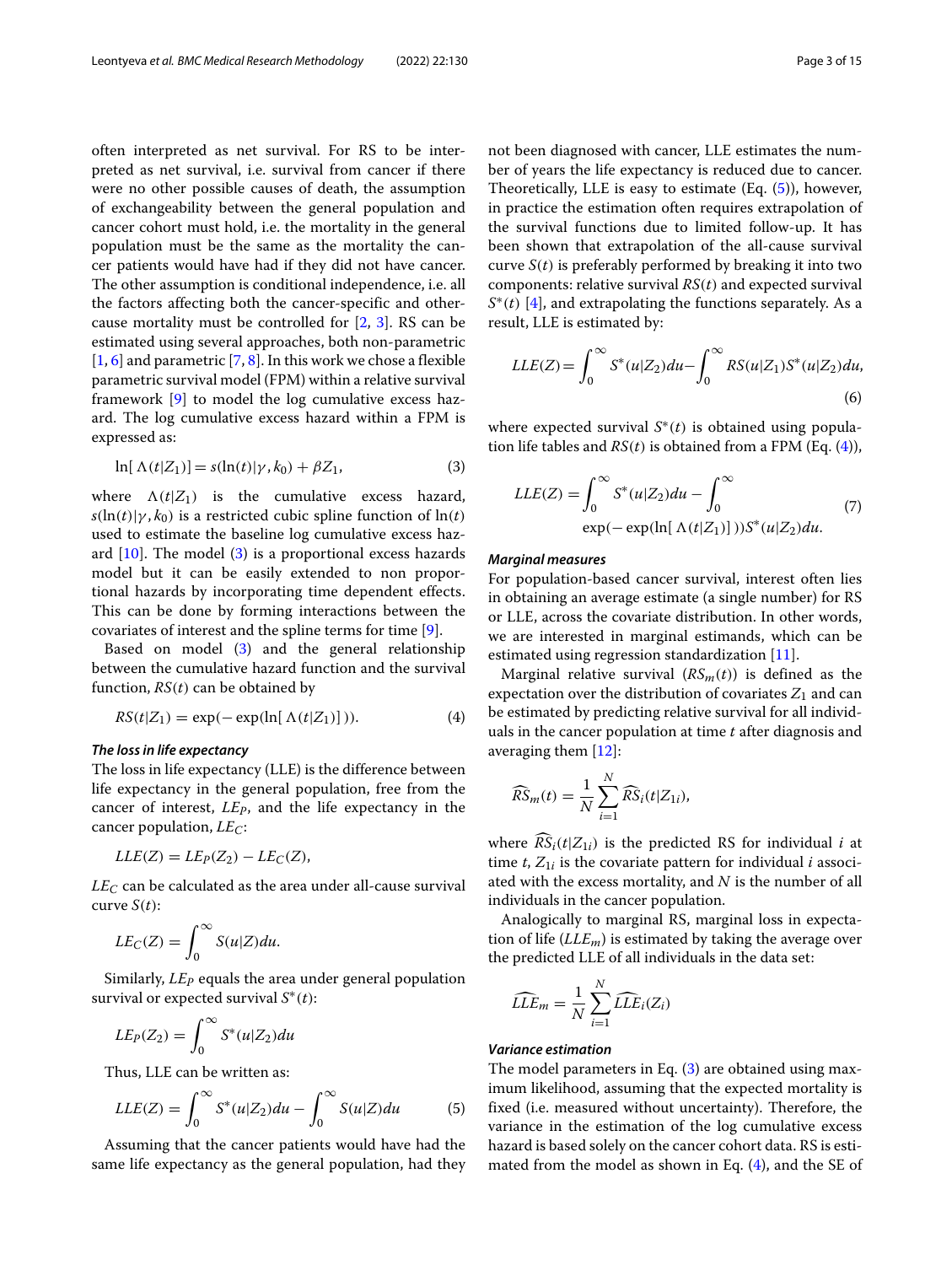RS is obtained using the delta method. Confidence intervals (CI) of RS are first obtained on the log cumulative excess hazard scale (the scale we are modelling on), and then transformed to the survival scale (using Eq.  $(4)$ ). The variance of LLE is also based on the delta method, where the uncertainty solely comes from the estimation of excess mortality. Therefore, the assumption that the expected mortality is measured without uncertainty is used three times for LLE. First in the estimation of *RS*(*t*) using a FPM, then when multiplying *RS*(*t*) with the expected survival *S*<sup>∗</sup>(*t*) when obtain the life expectancy among the cancer patients *LEC*, and lastly by taking the life expectancy among the general population *LEP* as a constant. The delta method is used to obtain the variance of marginal measures as well.

# *Population mortality rates*

The general population mortality used for the expected mortality rate  $h^*(t)$  and the expected survival  $S^*(t)$  for the estimation of RS and LLE are often obtained from statistics bureaus and presented on a national level. In other words, the estimates of the general population mortality are based on the whole population, i.e. all people living in a country or region, that is the catchment area for the population-based cancer registry. In this study the population mortality rates are based on all people living in Sweden. The fact that  $h^*(t)$  and  $S^*(t)$  are based on the whole population is the reason why they are assumed fixed, and measured without uncertainty. However, this assumption might be questioned because  $h^*(t)$  and  $S^*(t)$  can be seen as one potential realization from a random process. Also, there might be scenarios when uncertainty from the expected mortality rates should be taken into account. For instance, when one wants to use population mortality rates stratified by many covariates. Often, the population mortality rates are stratified by age, sex and calendar year. However, the expected mortality can also differ across regions or for various socioeconomic status. Then, the population mortality rates will also be stratified by region, socioeconomic status or other covariates. Consequently, when many stratified variables are employed, the number of people in each stratified cell can be very small and thus, ignoring uncertainty in the expected mortality rates might be inaccurate. There are, in addition, scenarios when one would like to stratify the expected mortality rates by factors which are not available on a national level. If the data for the whole population are not available, expected rates can be constructed based on a random sample of individuals from the whole population, where information on the missing variables is available [\[13\]](#page-14-5).

# **Material**

# *Cohort data*

Sweden has a population size of approximately 10,000,000, and all cancer cases are reported to the Cancer Register. In this study, we used data from the Swedish Cancer Registry to identify patients diagnosed with colon cancer in Sweden in 2006. Only cases aged 50 and older at diagnosis were included, and cases diagnosed at autopsy were excluded. In total, 3400 patients were included in this study. The patients were followed from diagnosis to death due to any cause or the end of 2017, whichever came first. A 10% random sample from the cancer cohort (318 patients) was also created to be able to investigate how the estimates could be affected in a smaller population, for example a smaller country or region.

This study was approved by the Swedish Ethical Review Authority. Informed consent from study subjects was not required for the current study. This study was carried out in accordance with the Declaration of Helsinki, and all methods were carried out in accordance with relevant guidelines and regulations in Sweden.

# *General population data*

We used two data sets that contained the number of deaths and person-years in the Swedish population, obtained from Statistics Sweden [\[14\]](#page-14-6). The first data set was stratified by sex, yearly age from 18 to 99 and calendar year from 1975 to 2017. We denote it *popmort*. The second dataset was stratified by an additional factor, region, and we denote it *popmort\_region*. Sweden is divided into 21 regions, the largest being Stockholm with a population size of approximately 2,300,000 and the smallest is Gotland with a population size of approximately 60,000. Both *popmort* and *popmort\_region* are based on the whole general population, i.e. all people living in Sweden. We refer to them as population mortality files with original size. As mentioned above, there are scenarios when the expected rates might not be based on the whole population. To address this, we created population mortality files based on the datasets obtained from Statistics Sweden, but reduced in size. To do this *popmort* and *popmort\_region* were reduced in size by a factor of 10, 200 and 2000 (both the number of deaths and person-years were divided by 10, 200 and 2000). Thus, we obtained population mortality files with a population of 1 million, 50,000 and 5,000 people, which corresponds to 10%, 0.5% and 0.05% of the original size. This gave us in total 8 different versions of general population mortality data.

# *Underlying and varying population mortality rates*

To compare the standard errors of RS and LLE estimated with the existing approach, and an approach which takes the uncertainty in the general population mortality into account, we need both fixed, or *underlying*, population mortality rates and *varying* population mortality rates. To obtain these mortality rates we fitted Poisson regression models to the two original data sets of population death counts described above. The models included the covariates sex, age and year with the log person-years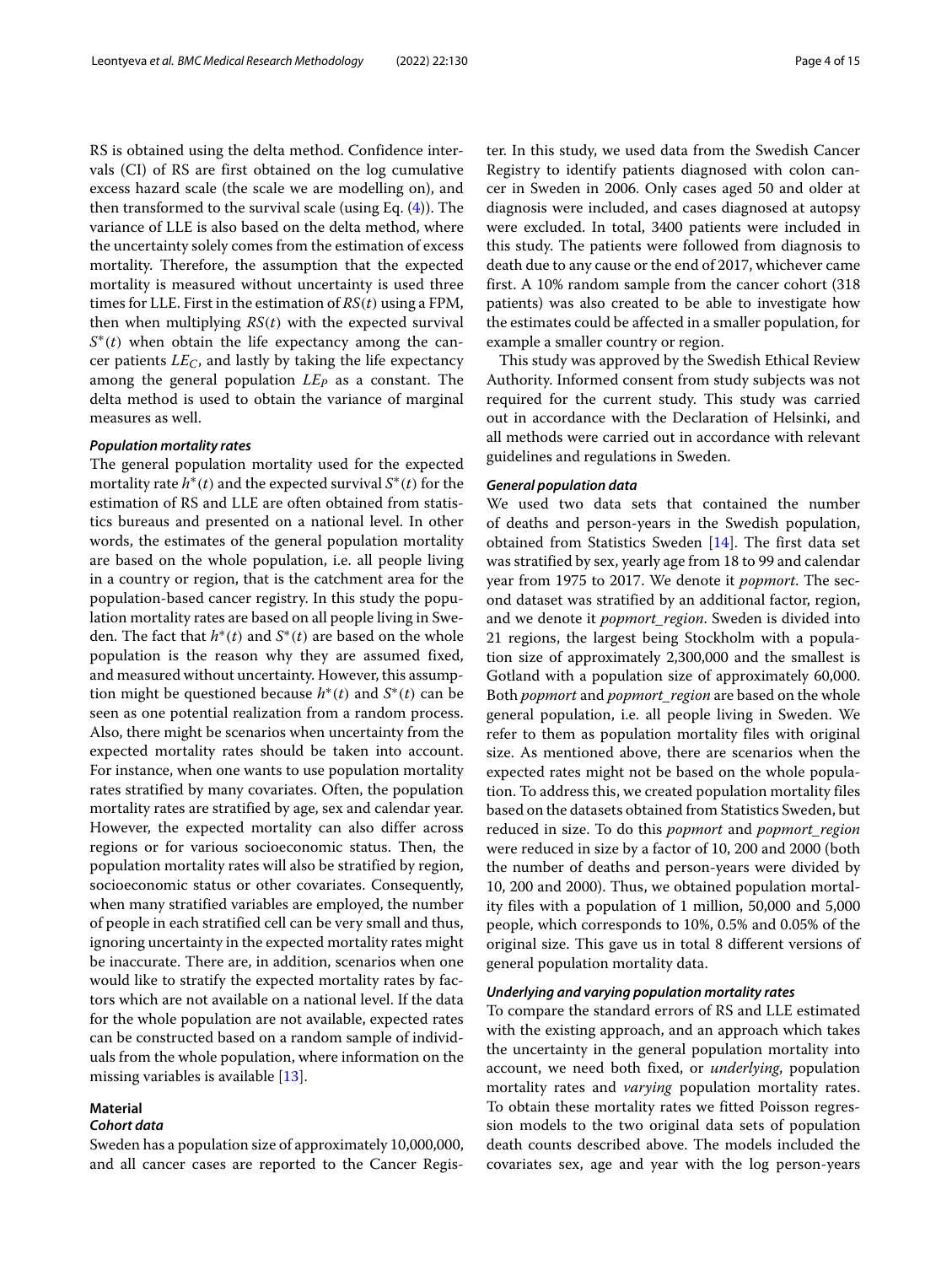as an offset. Age and year were treated as continuous variables modeled using restricted cubic splines. In addition, the pairwise interaction terms of age, gender and year were included into the model to allow for differential effects across groups. For the general population mortality including region, separate models were fitted to each region. The predictions from the Poisson models were used as underlying expected mortality rates. Thus, two obtained files were used as data sets with underlying expected mortality rates in the analysis, with and without stratification by region. The reason why the underlying mortality rates were constructed from modeling, instead of directly using the data for each covariate pattern, was to make them comparable to the varying mortality rates. However, the modelled rates were close to the original mortality rates obtained from Statistics Sweden. To be able to get varying expected mortality rates, bootstrapping from the models described were used, as outlined below.

To incorporate uncertainty of the expected mortality in the estimation of the standard errors of the 5-year RS and LLE we created a set of 1000 realizations of the expected mortality rates and expected survival probabilities. To do this, we used a parametric bootstrap. For each of the 8 different versions of the general population mortality data abovementioned (with a different size of the source population and with / without stratification by region) we fitted the Poisson model described above. Since smaller general populations were created by dividing the number of deaths and person-years by a corresponding factor, we obtained the same  $β$  coefficients but different variance-covariance matrices  $\widehat{\Sigma}$  from the Poisson model in all underlying population sizes. New  $\beta$  parameters were drawn 1000 times from a multivariate normal distribution using the vector of  $\beta$  coefficients and the variance-covariance matrix  $\Sigma$ ,  $N(\beta, \Sigma)$  from the Poisson model [\[15\]](#page-14-7). For each draw, the expected mortality rates were obtained from the generated  $\beta$  parameters. These 1000 imputed data sets were used as the replicates of the underlying expected mortality rates, resulting in *popmort*1-*popmort*<sup>1000</sup> varying expected mortality rates for each of 8 population mortality files (with / without region and 4 sizes of the population).

# **Methods**

# *Conventional estimates*

To obtain conventional estimates, namely, the estimates with the approach assuming no uncertainty in the expected mortality rates, FPMs within a relative survival framework (as shown in Eq.  $(3)$ ) were fitted. We investigated 4 different settings. For settings 1 and 2, the full cancer cohort and mortality rates based on the general population of original size were used. For setting 1 population mortality rates were stratified by age, year and sex, while for setting 2 population mortality rates were stratified by age, year, sex and region. Within settings 1S and 2S the cancer cohort that was reduced to 10% of the original size was used to investigate what would be observed in a smaller population (here S stands for small). In these settings, the population mortality rates based on the population reduced to 10% of the original size were used. Similarly to settings 1 and 2, for setting 1S the population mortality rates were stratified by age, year and sex, and for setting 2S also by region.

To obtain the conventional estimates for each of these settings, 4 FPMs were fitted. Age at diagnosis and sex were included in the models, and the time-scale being time from diagnosis. Region was not included into the model, i.e. it was assumed that the excess mortality is the same in all regions. The expected mortality, however, depends on region if the underlying expected mortality rates are stratified by region and does not, otherwise. The log baseline cumulative excess hazard was estimated using restricted cubic splines with 5 degrees of freedom (df). Age was included as a continuous variable using restricted cubic splines with 4 df. Furthermore, restricted cubic splines with 3 df were used to capture the time-varying effect of age and sex. Within all fitted models, the expected mortality rates were assumed to be fixed.

Based on these 4 FPMs, the 5-year RS, LLE and their SEs were estimated for each of the 4 settings of interest. In the estimation of LLE, we used the same population mortality file as used in the modelling step, again assuming known expected mortality rates, i.e. by using the underlying expected mortality rates as described above. 5-year RS by age and sex, as well as marginal 5-year RS were estimated. Since the LLE depends on not only the excess mortality but also the life expectancy in the general population, it will also vary by the factors that the expected mortality rates are stratified by. Thus, with region-specific expected mortality rates the LLE was obtained by age, sex and region. Marginal LLE was also estimated.

# *Variance estimation including uncertainty in the expected mortality*

To estimate the SEs of the 5-year RS and LLE when the variation in the expected mortality is taken into account, the FPMs described above were also modeled using the 1000 varying expected population mortality rates obtained with parametric bootstrap. For each of the above-mentioned settings 1 and 2 we investigated 4 scenarios using different sizes of the general population as described previously. For the settings 1S and 2S only one scenario each was employed. This gave in total 10 different scenarios that were studied, and these are summarized in Table [1.](#page-5-0) Therefore, for each scenario from Table [1](#page-5-0) we fitted 1000 FPMs (using each of the 1000 varying expected mortality rates) and obtained the 5-year RS, LLE and their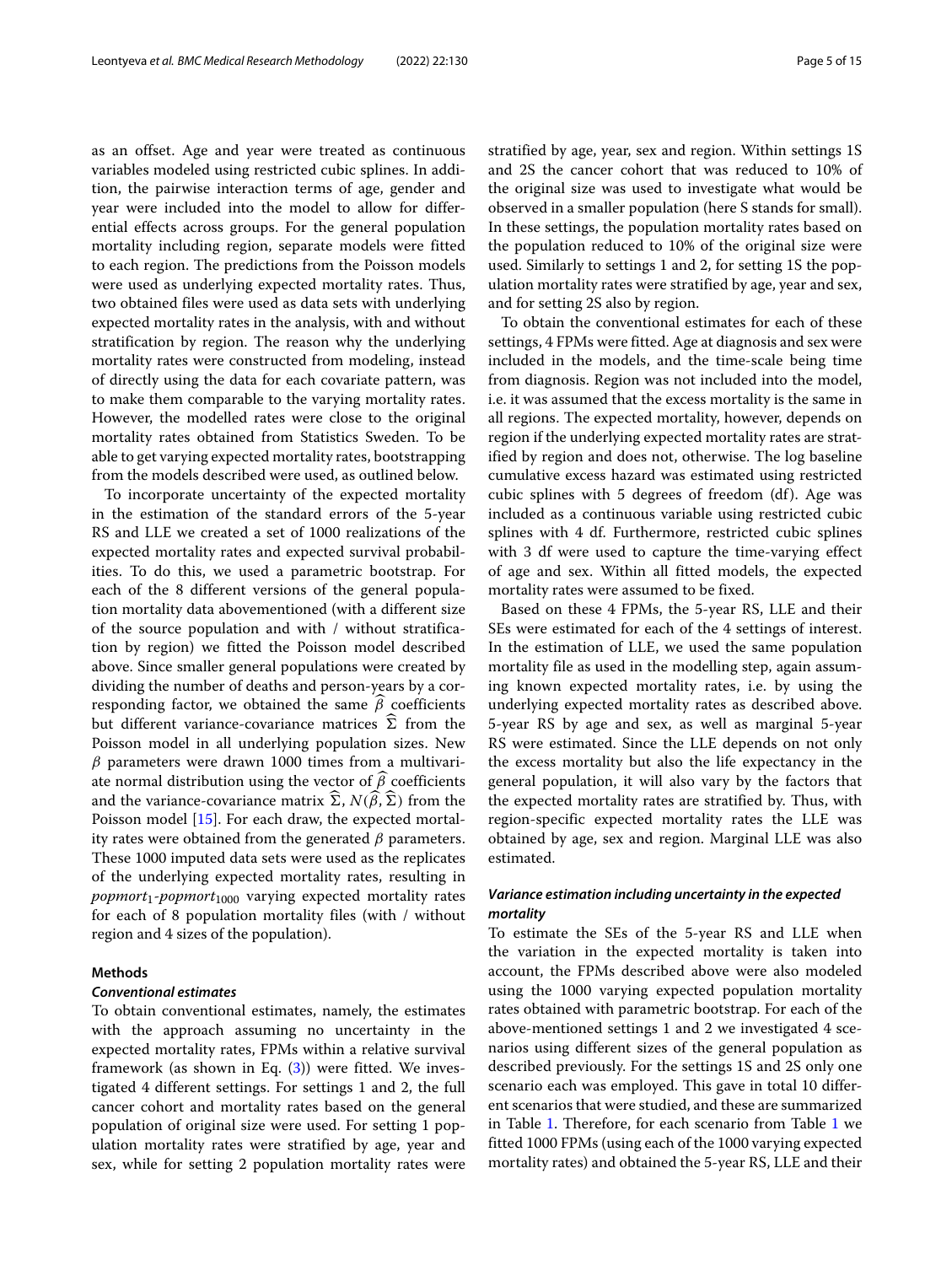| Scenario     | cancer cohort used | size of general population used<br>for population mortality | population mortality<br>stratified by | corresponding<br>conventional setting |
|--------------|--------------------|-------------------------------------------------------------|---------------------------------------|---------------------------------------|
| A            | full               | original                                                    | age, year, sex                        |                                       |
| B            | full               | reduced to 10%                                              | age, year, sex                        |                                       |
|              | full               | reduced to 0.5%                                             | age, year, sex                        |                                       |
| $\mathsf{D}$ | full               | reduced to 0.05%                                            | age, year, sex                        |                                       |
| F            | reduced to 10%     | reduced to 10%                                              | age, year, sex                        | 1S <sup>a</sup>                       |
| F            | full               | original                                                    | age, year, sex, region                | 2                                     |
| G            | full               | reduced to 10%                                              | age, year, sex, region                | 2                                     |
| Н            | full               | reduced to 0.5%                                             | age, year, sex, region                | 2                                     |
|              | full               | reduced to 0.05%                                            | age, year, sex, region                | 2                                     |
|              | reduced to 10%     | reduced to 10%                                              | age, year, sex, region                | 2S <sup>a</sup>                       |

<span id="page-5-0"></span>**Table 1** Outline of different scenarios to incorporate uncertainty in the expected mortality

<sup>a</sup>S stands for small and refers to the setting to investigate what would be observed for a smaller population

SEs estimates for each and every model in the same way as the conventional estimates.

As described above, to include the uncertainty of the expected mortality rates in the estimates of RS and LLE, for each of 10 scenarios from Table [1,](#page-5-0) we fitted the FPMs 1000 times, using each of 1000 replicates of the underlying expected mortality rates for that specific scenario. Each time, the conditional 5-year RS and LLE, and marginal RS and LLE, and their SEs were obtained. Finally, using Rubin's rules [\[16\]](#page-14-8) the estimates were combined to derive the pooled estimates and standard errors.

For estimates of LLE, the pooled mean was estimated as:

$$
\overline{LLE}_p = \frac{\sum_{i=1}^M \widehat{LLE}_i}{M},
$$

and the pooled variance as

$$
V_p = V_W + V_B + \frac{V_B}{M},
$$

where  $V_W$  is within imputation variance,  $V_B$  is between imputation variance and *M* is the number of the imputed data sets.

$$
V_W = \frac{1}{M} \sum_{i=1}^{M} \widehat{SE}_i^2,
$$

where  $\widehat{SE}_i$  is a standard error for  $\widehat{LLE}_i$ ,  $i = 1, ..., M$ 

$$
V_B = \frac{\sum_{i=1}^{M} (\widehat{LLE}_i - \overline{LLE}_p)^2}{M - 1}
$$

The above equations show the marginal estimates, however, the same approach was used for conditional estimates. The estimates for 5-year RS were obtained in the same way. These estimates are denoted by estimates obtained with a bootstrap-based method.

# *Performance measure*

To compare the standard errors from the bootstrap-based methods to the conventional method the relative % precision (RP) [\[17\]](#page-14-9) was calculated by:

$$
RP = 100 \left( \left( \frac{\widehat{SE}_{boot}}{\widehat{SE}_{conv}} \right)^2 - 1 \right),
$$

where  $\widehat{SE}_{boot}$  and  $\widehat{SE}_{conv}$  are estimated SEs of 5-year RS or LLE, obtained with the bootstrap-based and conventional methods, respectively.

The analysis was performed with Stata 15.1 software packages stpm2 and standsurv available publicly [\[8,](#page-14-0) [18,](#page-14-10) [19\]](#page-14-11).

# **Results**

# *Conventional setting 1*

The point estimates (PE) of 5-year relative survival and loss in life expectancy by selected ages at diagnosis (55, 65, 75, 85) and sex are presented in Table [2](#page-6-0) for scenarios A-D (using population mortality rates stratified by age, sex and calendar year), as well as for the corresponding conventional setting 1. The SEs, CIs and RP for each of the estimates are also shown. It can be seen that SEs obtained with a bootstrap-based method are larger than conventional SEs for scenario D (when the size of the general population is reduced to 0.05% of the original size). For 5-year RS, this increase is noticeable for patients older than 75 years, while for LLE changes are seen for all ages. In addition, the increase is larger for LLE than for RS. For example, the relative precision of 5-year RS for scenario D for males aged 75 is approximately 15%, while the RP of LLE in the same scenario is approximately 221%.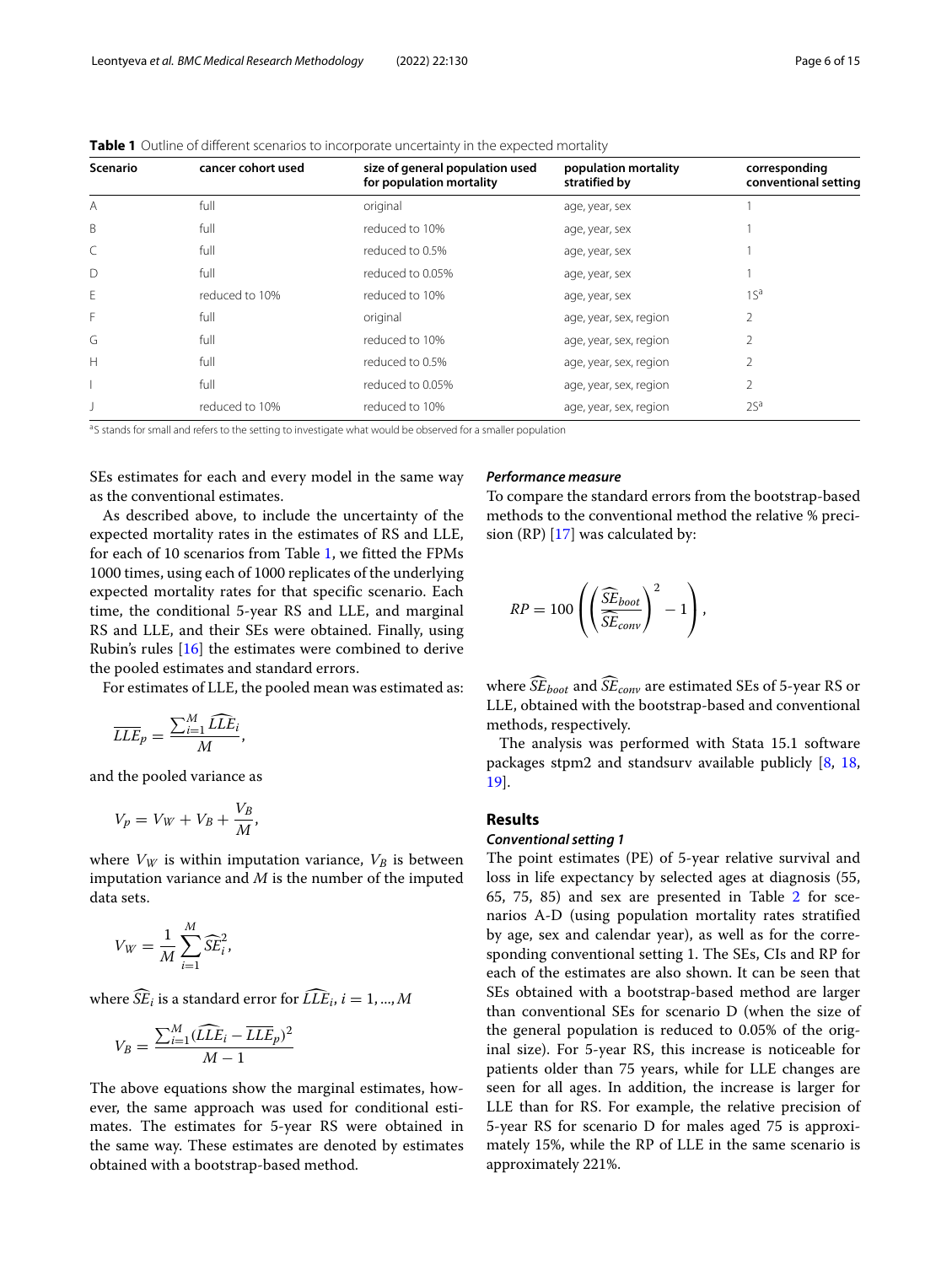<span id="page-6-0"></span>Table 2 Estimates of 5-year RS and LLE for setting 1 and scenarios A-D. Point estimates (PE) of 5-year relative survival (RS) and loss in life expectancy (LLE), with lower (LCI) and upper (UCI) confidence intervals, standard errors (SE) and relative % precision (RP) from setting 1, different methods and scenarios for including uncertainty in general population mortality when estimating SEs. Results are presented for men and women, aged 55, 65, 75 and 85 years at diagnosis. General population mortality rates are stratified by age, sex and calendar year. RP illustrates comparison of the conventional method to a bootstrap-based method

| <b>RPC</b><br><b>SE</b><br>PE<br>PE<br>LCI<br>UCI<br><b>SE</b><br>LCI<br>UCI<br><b>RP</b><br>men, 55 years at diagnosis<br>Conventional <sup>d</sup><br>0.638<br>0.026<br>0.585<br>0.687<br>12.57<br>0.86<br>10.90<br>14.25<br>0.00<br>0.00<br>1<br>Bootstrap<br>0.026<br>0.585<br>10.90<br>0.03<br>0.638<br>0.687<br>0.00<br>12.57<br>0.86<br>14.25<br>Α<br>-based <sup>e</sup><br>B<br>0.638<br>0.026<br>0.585<br>0.687<br>0.01<br>12.57<br>0.86<br>10.89<br>14.26<br>0.30<br>C<br>0.638<br>6.22<br>0.026<br>0.585<br>0.687<br>0.14<br>12.58<br>0.88<br>10.85<br>14.31<br>D<br>0.639<br>0.026<br>0.585<br>0.687<br>12.57<br>57.57<br>1.39<br>1.07<br>10.46<br>14.68<br>men, 65 years at diagnosis<br>Conventional<br>0.636<br>0.021<br>0.593<br>0.675<br>0.00<br>7.69<br>0.44<br>6.83<br>8.54<br>0.00<br>1<br>0.593<br>7.69<br>6.83<br>0.06<br>Bootstrap<br>0.636<br>0.021<br>0.675<br>0.00<br>0.44<br>8.54<br>Α<br>B<br>7.69<br>-based<br>0.636<br>0.021<br>0.593<br>0.675<br>0.03<br>0.44<br>6.83<br>8.54<br>0.60<br>C<br>0.636<br>0.021<br>0.593<br>0.675<br>0.48<br>7.69<br>0.46<br>6.79<br>8.60<br>12.69<br>D<br>0.636<br>0.022<br>0.592<br>0.677<br>7.69<br>0.65<br>8.95<br>4.83<br>6.42<br>men, 75 years at diagnosis<br>Conventional<br>0.629<br>0.021<br>0.586<br>0.669<br>0.00<br>4.19<br>0.23<br>3.74<br>4.65<br>0.00<br>1<br>0.586<br>3.74<br>0.11<br>Bootstrap<br>0.629<br>0.021<br>0.669<br>0.01<br>4.19<br>0.23<br>4.65<br>Α<br>B<br>0.629<br>0.021<br>0.586<br>4.19<br>-based<br>0.669<br>0.07<br>0.23<br>3.73<br>4.65<br>1.06<br>C<br>0.629<br>0.021<br>0.585<br>0.669<br>1.40<br>4.20<br>0.26<br>3.70<br>4.70<br>22.25<br>D<br>0.629<br>0.023<br>0.583<br>0.672<br>14.76<br>4.21<br>0.42<br>3.39<br>5.02 | Method | Setting / scenariob | 5-year Relative Survival (RS) |  | Loss in life expectancy (LLE) <sup>a</sup> |  |  |  |  |        |
|------------------------------------------------------------------------------------------------------------------------------------------------------------------------------------------------------------------------------------------------------------------------------------------------------------------------------------------------------------------------------------------------------------------------------------------------------------------------------------------------------------------------------------------------------------------------------------------------------------------------------------------------------------------------------------------------------------------------------------------------------------------------------------------------------------------------------------------------------------------------------------------------------------------------------------------------------------------------------------------------------------------------------------------------------------------------------------------------------------------------------------------------------------------------------------------------------------------------------------------------------------------------------------------------------------------------------------------------------------------------------------------------------------------------------------------------------------------------------------------------------------------------------------------------------------------------------------------------------------------------------------------------------------------------------------------------------------------------------|--------|---------------------|-------------------------------|--|--------------------------------------------|--|--|--|--|--------|
|                                                                                                                                                                                                                                                                                                                                                                                                                                                                                                                                                                                                                                                                                                                                                                                                                                                                                                                                                                                                                                                                                                                                                                                                                                                                                                                                                                                                                                                                                                                                                                                                                                                                                                                              |        |                     |                               |  |                                            |  |  |  |  |        |
|                                                                                                                                                                                                                                                                                                                                                                                                                                                                                                                                                                                                                                                                                                                                                                                                                                                                                                                                                                                                                                                                                                                                                                                                                                                                                                                                                                                                                                                                                                                                                                                                                                                                                                                              |        |                     |                               |  |                                            |  |  |  |  |        |
|                                                                                                                                                                                                                                                                                                                                                                                                                                                                                                                                                                                                                                                                                                                                                                                                                                                                                                                                                                                                                                                                                                                                                                                                                                                                                                                                                                                                                                                                                                                                                                                                                                                                                                                              |        |                     |                               |  |                                            |  |  |  |  |        |
|                                                                                                                                                                                                                                                                                                                                                                                                                                                                                                                                                                                                                                                                                                                                                                                                                                                                                                                                                                                                                                                                                                                                                                                                                                                                                                                                                                                                                                                                                                                                                                                                                                                                                                                              |        |                     |                               |  |                                            |  |  |  |  |        |
|                                                                                                                                                                                                                                                                                                                                                                                                                                                                                                                                                                                                                                                                                                                                                                                                                                                                                                                                                                                                                                                                                                                                                                                                                                                                                                                                                                                                                                                                                                                                                                                                                                                                                                                              |        |                     |                               |  |                                            |  |  |  |  |        |
|                                                                                                                                                                                                                                                                                                                                                                                                                                                                                                                                                                                                                                                                                                                                                                                                                                                                                                                                                                                                                                                                                                                                                                                                                                                                                                                                                                                                                                                                                                                                                                                                                                                                                                                              |        |                     |                               |  |                                            |  |  |  |  |        |
|                                                                                                                                                                                                                                                                                                                                                                                                                                                                                                                                                                                                                                                                                                                                                                                                                                                                                                                                                                                                                                                                                                                                                                                                                                                                                                                                                                                                                                                                                                                                                                                                                                                                                                                              |        |                     |                               |  |                                            |  |  |  |  |        |
|                                                                                                                                                                                                                                                                                                                                                                                                                                                                                                                                                                                                                                                                                                                                                                                                                                                                                                                                                                                                                                                                                                                                                                                                                                                                                                                                                                                                                                                                                                                                                                                                                                                                                                                              |        |                     |                               |  |                                            |  |  |  |  |        |
|                                                                                                                                                                                                                                                                                                                                                                                                                                                                                                                                                                                                                                                                                                                                                                                                                                                                                                                                                                                                                                                                                                                                                                                                                                                                                                                                                                                                                                                                                                                                                                                                                                                                                                                              |        |                     |                               |  |                                            |  |  |  |  |        |
|                                                                                                                                                                                                                                                                                                                                                                                                                                                                                                                                                                                                                                                                                                                                                                                                                                                                                                                                                                                                                                                                                                                                                                                                                                                                                                                                                                                                                                                                                                                                                                                                                                                                                                                              |        |                     |                               |  |                                            |  |  |  |  |        |
|                                                                                                                                                                                                                                                                                                                                                                                                                                                                                                                                                                                                                                                                                                                                                                                                                                                                                                                                                                                                                                                                                                                                                                                                                                                                                                                                                                                                                                                                                                                                                                                                                                                                                                                              |        |                     |                               |  |                                            |  |  |  |  |        |
|                                                                                                                                                                                                                                                                                                                                                                                                                                                                                                                                                                                                                                                                                                                                                                                                                                                                                                                                                                                                                                                                                                                                                                                                                                                                                                                                                                                                                                                                                                                                                                                                                                                                                                                              |        |                     |                               |  |                                            |  |  |  |  |        |
|                                                                                                                                                                                                                                                                                                                                                                                                                                                                                                                                                                                                                                                                                                                                                                                                                                                                                                                                                                                                                                                                                                                                                                                                                                                                                                                                                                                                                                                                                                                                                                                                                                                                                                                              |        |                     |                               |  |                                            |  |  |  |  | 120.05 |
|                                                                                                                                                                                                                                                                                                                                                                                                                                                                                                                                                                                                                                                                                                                                                                                                                                                                                                                                                                                                                                                                                                                                                                                                                                                                                                                                                                                                                                                                                                                                                                                                                                                                                                                              |        |                     |                               |  |                                            |  |  |  |  |        |
|                                                                                                                                                                                                                                                                                                                                                                                                                                                                                                                                                                                                                                                                                                                                                                                                                                                                                                                                                                                                                                                                                                                                                                                                                                                                                                                                                                                                                                                                                                                                                                                                                                                                                                                              |        |                     |                               |  |                                            |  |  |  |  |        |
|                                                                                                                                                                                                                                                                                                                                                                                                                                                                                                                                                                                                                                                                                                                                                                                                                                                                                                                                                                                                                                                                                                                                                                                                                                                                                                                                                                                                                                                                                                                                                                                                                                                                                                                              |        |                     |                               |  |                                            |  |  |  |  |        |
|                                                                                                                                                                                                                                                                                                                                                                                                                                                                                                                                                                                                                                                                                                                                                                                                                                                                                                                                                                                                                                                                                                                                                                                                                                                                                                                                                                                                                                                                                                                                                                                                                                                                                                                              |        |                     |                               |  |                                            |  |  |  |  |        |
|                                                                                                                                                                                                                                                                                                                                                                                                                                                                                                                                                                                                                                                                                                                                                                                                                                                                                                                                                                                                                                                                                                                                                                                                                                                                                                                                                                                                                                                                                                                                                                                                                                                                                                                              |        |                     |                               |  |                                            |  |  |  |  |        |
|                                                                                                                                                                                                                                                                                                                                                                                                                                                                                                                                                                                                                                                                                                                                                                                                                                                                                                                                                                                                                                                                                                                                                                                                                                                                                                                                                                                                                                                                                                                                                                                                                                                                                                                              |        |                     |                               |  |                                            |  |  |  |  | 220.92 |
| men, 85 years at diagnosis                                                                                                                                                                                                                                                                                                                                                                                                                                                                                                                                                                                                                                                                                                                                                                                                                                                                                                                                                                                                                                                                                                                                                                                                                                                                                                                                                                                                                                                                                                                                                                                                                                                                                                   |        |                     |                               |  |                                            |  |  |  |  |        |
| Conventional<br>0.585<br>0.030<br>0.523<br>0.641<br>0.00<br>1.90<br>1.64<br>2.16<br>0.00<br>1<br>0.13                                                                                                                                                                                                                                                                                                                                                                                                                                                                                                                                                                                                                                                                                                                                                                                                                                                                                                                                                                                                                                                                                                                                                                                                                                                                                                                                                                                                                                                                                                                                                                                                                        |        |                     |                               |  |                                            |  |  |  |  |        |
| Bootstrap<br>0.585<br>0.030<br>0.523<br>0.641<br>0.02<br>1.90<br>0.13<br>1.64<br>2.16<br>0.12<br>Α                                                                                                                                                                                                                                                                                                                                                                                                                                                                                                                                                                                                                                                                                                                                                                                                                                                                                                                                                                                                                                                                                                                                                                                                                                                                                                                                                                                                                                                                                                                                                                                                                           |        |                     |                               |  |                                            |  |  |  |  |        |
| B<br>0.585<br>0.523<br>-based<br>0.030<br>0.641<br>0.21<br>1.90<br>0.13<br>1.64<br>2.16<br>1.27                                                                                                                                                                                                                                                                                                                                                                                                                                                                                                                                                                                                                                                                                                                                                                                                                                                                                                                                                                                                                                                                                                                                                                                                                                                                                                                                                                                                                                                                                                                                                                                                                              |        |                     |                               |  |                                            |  |  |  |  |        |
| C<br>0.584<br>0.031<br>0.521<br>0.642<br>4.12<br>1.90<br>0.15<br>1.61<br>2.19<br>24.31                                                                                                                                                                                                                                                                                                                                                                                                                                                                                                                                                                                                                                                                                                                                                                                                                                                                                                                                                                                                                                                                                                                                                                                                                                                                                                                                                                                                                                                                                                                                                                                                                                       |        |                     |                               |  |                                            |  |  |  |  |        |
| D<br>0.584<br>0.511<br>0.651<br>1.92<br>0.25<br>0.036<br>40.37<br>1.43<br>2.40                                                                                                                                                                                                                                                                                                                                                                                                                                                                                                                                                                                                                                                                                                                                                                                                                                                                                                                                                                                                                                                                                                                                                                                                                                                                                                                                                                                                                                                                                                                                                                                                                                               |        |                     |                               |  |                                            |  |  |  |  | 244.55 |
| women, 55 years at diagnosis                                                                                                                                                                                                                                                                                                                                                                                                                                                                                                                                                                                                                                                                                                                                                                                                                                                                                                                                                                                                                                                                                                                                                                                                                                                                                                                                                                                                                                                                                                                                                                                                                                                                                                 |        |                     |                               |  |                                            |  |  |  |  |        |
| 13.83<br>Conventional<br>0.663<br>0.025<br>0.611<br>0.709<br>0.00<br>12.06<br>0.90<br>10.30<br>0.00<br>1                                                                                                                                                                                                                                                                                                                                                                                                                                                                                                                                                                                                                                                                                                                                                                                                                                                                                                                                                                                                                                                                                                                                                                                                                                                                                                                                                                                                                                                                                                                                                                                                                     |        |                     |                               |  |                                            |  |  |  |  |        |
| Bootstrap<br>0.663<br>0.025<br>0.611<br>0.709<br>0.00<br>12.06<br>0.90<br>10.30<br>13.83<br>0.02<br>Α                                                                                                                                                                                                                                                                                                                                                                                                                                                                                                                                                                                                                                                                                                                                                                                                                                                                                                                                                                                                                                                                                                                                                                                                                                                                                                                                                                                                                                                                                                                                                                                                                        |        |                     |                               |  |                                            |  |  |  |  |        |
| B<br>0.663<br>0.025<br>0.611<br>10.29<br>-based<br>0.709<br>0.01<br>12.06<br>0.90<br>13.83<br>0.19                                                                                                                                                                                                                                                                                                                                                                                                                                                                                                                                                                                                                                                                                                                                                                                                                                                                                                                                                                                                                                                                                                                                                                                                                                                                                                                                                                                                                                                                                                                                                                                                                           |        |                     |                               |  |                                            |  |  |  |  |        |
| $\subset$<br>0.663<br>0.025<br>0.611<br>0.709<br>0.34<br>12.06<br>0.92<br>10.26<br>13.86<br>4.23                                                                                                                                                                                                                                                                                                                                                                                                                                                                                                                                                                                                                                                                                                                                                                                                                                                                                                                                                                                                                                                                                                                                                                                                                                                                                                                                                                                                                                                                                                                                                                                                                             |        |                     |                               |  |                                            |  |  |  |  |        |
| D<br>0.663<br>0.025<br>0.611<br>12.04<br>9.92<br>44.26<br>0.710<br>3.74<br>1.08<br>14.16                                                                                                                                                                                                                                                                                                                                                                                                                                                                                                                                                                                                                                                                                                                                                                                                                                                                                                                                                                                                                                                                                                                                                                                                                                                                                                                                                                                                                                                                                                                                                                                                                                     |        |                     |                               |  |                                            |  |  |  |  |        |
| women, 65 years at diagnosis                                                                                                                                                                                                                                                                                                                                                                                                                                                                                                                                                                                                                                                                                                                                                                                                                                                                                                                                                                                                                                                                                                                                                                                                                                                                                                                                                                                                                                                                                                                                                                                                                                                                                                 |        |                     |                               |  |                                            |  |  |  |  |        |
| Conventional<br>0.660<br>0.020<br>0.619<br>0.697<br>0.00<br>7.76<br>6.84<br>0.00<br>0.47<br>8.68<br>1                                                                                                                                                                                                                                                                                                                                                                                                                                                                                                                                                                                                                                                                                                                                                                                                                                                                                                                                                                                                                                                                                                                                                                                                                                                                                                                                                                                                                                                                                                                                                                                                                        |        |                     |                               |  |                                            |  |  |  |  |        |
| 0.660<br>0.020<br>0.619<br>0.697<br>0.00<br>7.76<br>6.84<br>0.04<br>Bootstrap<br>Α<br>0.47<br>8.68                                                                                                                                                                                                                                                                                                                                                                                                                                                                                                                                                                                                                                                                                                                                                                                                                                                                                                                                                                                                                                                                                                                                                                                                                                                                                                                                                                                                                                                                                                                                                                                                                           |        |                     |                               |  |                                            |  |  |  |  |        |
| -based<br>B<br>0.660<br>0.020<br>0.619<br>0.697<br>7.76<br>6.84<br>0.36<br>0.02<br>0.47<br>8.69                                                                                                                                                                                                                                                                                                                                                                                                                                                                                                                                                                                                                                                                                                                                                                                                                                                                                                                                                                                                                                                                                                                                                                                                                                                                                                                                                                                                                                                                                                                                                                                                                              |        |                     |                               |  |                                            |  |  |  |  |        |
| $\subset$<br>0.660<br>0.020<br>0.619<br>0.697<br>7.76<br>0.49<br>6.81<br>8.72<br>7.87<br>0.44                                                                                                                                                                                                                                                                                                                                                                                                                                                                                                                                                                                                                                                                                                                                                                                                                                                                                                                                                                                                                                                                                                                                                                                                                                                                                                                                                                                                                                                                                                                                                                                                                                |        |                     |                               |  |                                            |  |  |  |  |        |
| $\mathsf D$<br>0.660<br>0.020<br>0.619<br>0.698<br>4.70<br>7.75<br>0.63<br>6.51<br>8.99<br>80.65                                                                                                                                                                                                                                                                                                                                                                                                                                                                                                                                                                                                                                                                                                                                                                                                                                                                                                                                                                                                                                                                                                                                                                                                                                                                                                                                                                                                                                                                                                                                                                                                                             |        |                     |                               |  |                                            |  |  |  |  |        |
| women, 75 years at diagnosis                                                                                                                                                                                                                                                                                                                                                                                                                                                                                                                                                                                                                                                                                                                                                                                                                                                                                                                                                                                                                                                                                                                                                                                                                                                                                                                                                                                                                                                                                                                                                                                                                                                                                                 |        |                     |                               |  |                                            |  |  |  |  |        |
| Conventional<br>0.653<br>0.020<br>0.27<br>0.00<br>0.612<br>0.692<br>0.00<br>4.56<br>4.03<br>5.09<br>1                                                                                                                                                                                                                                                                                                                                                                                                                                                                                                                                                                                                                                                                                                                                                                                                                                                                                                                                                                                                                                                                                                                                                                                                                                                                                                                                                                                                                                                                                                                                                                                                                        |        |                     |                               |  |                                            |  |  |  |  |        |
| Bootstrap<br>0.653<br>0.020<br>0.612<br>0.692<br>0.00<br>4.56<br>0.27<br>4.03<br>5.09<br>0.07<br>Α                                                                                                                                                                                                                                                                                                                                                                                                                                                                                                                                                                                                                                                                                                                                                                                                                                                                                                                                                                                                                                                                                                                                                                                                                                                                                                                                                                                                                                                                                                                                                                                                                           |        |                     |                               |  |                                            |  |  |  |  |        |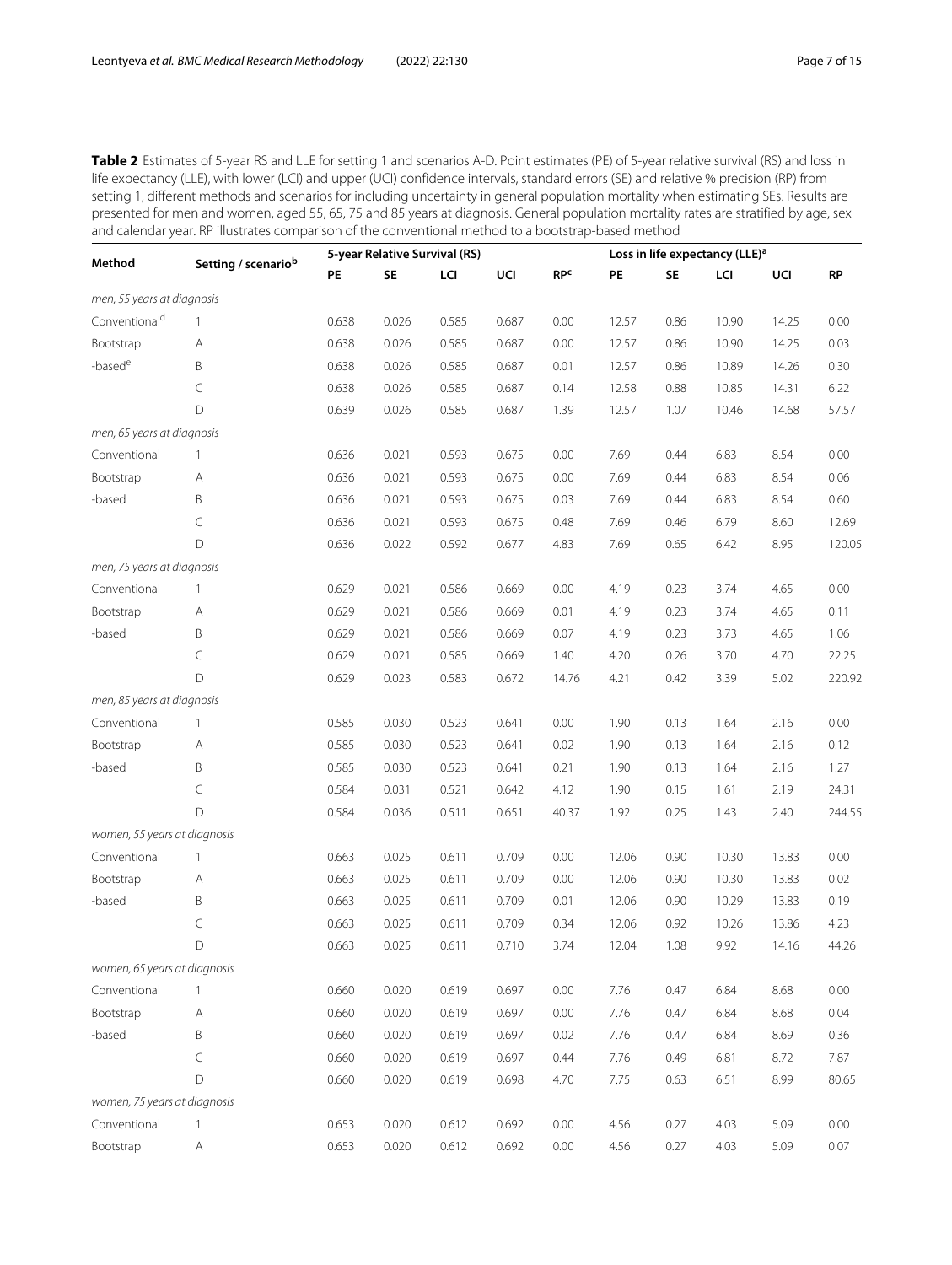Table 2 Estimates of 5-year RS and LLE for setting 1 and scenarios A-D. Point estimates (PE) of 5-year relative survival (RS) and loss in life expectancy (LLE), with lower (LCI) and upper (UCI) confidence intervals, standard errors (SE) and relative % precision (RP) from setting 1, different methods and scenarios for including uncertainty in general population mortality when estimating SEs. Results are presented for men and women, aged 55, 65, 75 and 85 years at diagnosis. General population mortality rates are stratified by age, sex and calendar year. RP illustrates comparison of the conventional method to a bootstrap-based method (Continued)

| Method                       |                     | 5-year Relative Survival (RS) |           |       |       |                       |      |           | Loss in life expectancy (LLE) <sup>a</sup> |      |           |  |  |  |  |
|------------------------------|---------------------|-------------------------------|-----------|-------|-------|-----------------------|------|-----------|--------------------------------------------|------|-----------|--|--|--|--|
|                              | Setting / scenariob | PE                            | <b>SE</b> | LCI   | UCI   | <b>RP<sup>c</sup></b> | PE   | <b>SE</b> | LCI                                        | UCI  | <b>RP</b> |  |  |  |  |
| -based                       | B                   | 0.653                         | 0.020     | 0.612 | 0.692 | 0.03                  | 4.56 | 0.27      | 4.03                                       | 5.09 | 0.64      |  |  |  |  |
|                              | C                   | 0.653                         | 0.020     | 0.612 | 0.692 | 0.68                  | 4.56 | 0.29      | 4.00                                       | 5.13 | 13.01     |  |  |  |  |
|                              | D                   | 0.654                         | 0.021     | 0.611 | 0.693 | 6.59                  | 4.56 | 0.41      | 3.76                                       | 5.37 | 129.26    |  |  |  |  |
| women, 85 years at diagnosis |                     |                               |           |       |       |                       |      |           |                                            |      |           |  |  |  |  |
| Conventional                 |                     | 0.611                         | 0.027     | 0.556 | 0.662 | 0.00                  | 2.20 | 0.15      | 1.90                                       | 2.50 | 0.00      |  |  |  |  |
| Bootstrap                    | A                   | 0.611                         | 0.027     | 0.556 | 0.662 | 0.01                  | 2.20 | 0.15      | i.90                                       | 2.50 | 0.09      |  |  |  |  |
| -based                       | B                   | 0.611                         | 0.027     | 0.556 | 0.662 | 0.18                  | 2.20 | 0.15      | 1.90                                       | 2.50 | 0.90      |  |  |  |  |
|                              | C                   | 0.611                         | 0.028     | 0.555 | 0.662 | 3.42                  | 2.20 | 0.17      | 1.88                                       | 2.52 | 17.56     |  |  |  |  |
|                              | D                   | 0.611                         | 0.031     | 0.547 | 0.669 | 33.92                 | 2.22 | 0.25      | 1.72                                       | 2.71 | 175.91    |  |  |  |  |

aLLE is presented in years

bSee Table [1](#page-5-0) for information on the different settings and scenarios

cRP is presented in %

 $d$ Conventional refers to the standard method for estimating SEs, where the general population mortality is assumed to be measured without uncertainty

eBootstrap-based refers to the parametric bootstrap approach used for including uncertainty in population mortality rates in the estimation of SEs

# *Conventional setting 2*

Table [3](#page-8-0) illustrates estimates for selected ages at diagnosis (55, 65, 75, 85) and by sex from scenarios F-I (using population mortality rates stratified by age, sex, calendar year and region), as well as from the corresponding conventional setting 2. Since the estimates of LLE also differ by region in these scenarios, the results are shown for the Stockholm region. Similar patterns to scenarios A-D can be seen here. The bootstrap-based SEs are larger than the conventional SEs for scenario I (when the expected mortality is based on a population reduced to 0.05% of the original size). The increase in the SEs of LLE estimates can also be observed with scenario H (the general population is reduced to 0.5% of the original size). For example, the SE of LLE for males aged 55 is 0.87 for conventional method, scenarios F and G (the general population of original size and reduced to 10% of the original size, respectively), while for scenario H (the size of the general population is 0.5% of the original size) the SE of LLE is 0.94 and 1.47 for scenario I (when the general population is 0.05% of the original size). Similar to the estimates from scenarios A-D, the increase is larger for LLE than for RS. In addition, the RP of LLE is larger than the RP of LLE in setting 1 (using population mortality rates stratified by age, sex and calendar year). For example, for men aged 75 years in setting 1, scenario D, the RP of LLE is about 221%, while in setting 2, scenario I, the RP is 811%. The same pattern is seen for the smallest region in Sweden, the Gotland region, although the RP is much higher for the Gotland region than for the Stockholm region. The results for the Gotland region can be found in Additional file [1](#page-13-7) for scenarios F-H, and Additional file [2](#page-13-8) for scenario J.

# *Conventional settings 1S and 2S*

For the scenarios where the cancer cohort is reduced in size (scenarios E and J) an inflation in SEs was not observed, for either 5-year RS or LLE, regardless whether the population mortality rates were stratified by region or not (Table [4\)](#page-10-0).

# **Confidence intervals**

CIs of 5-year RS and LLE for each of the 10 scenarios A-J, for males and by selected ages at diagnosis (55, 65, 75, 85) are illustrated in Figs. [1-](#page-11-0)[2.](#page-12-0) Visually, differences in the length of Cis of 5-year RS can be observed only for scenarios D and I. For the length of CIs of LLE differences are seen for scenarios D, I and H.

Graphical comparisons of the bootstrap-based and conventional estimates of 5-year RS, LLE and their CIs from each of the 10 scenarios A-J, for males aged 50+ are found in Additional file [3.](#page-13-9)

# **Marginal estimates**

Marginal measures are presented in Table [5](#page-12-1) for each of the 10 scenarios from Table [1.](#page-5-0) We can here observe similar patterns to conditional results presented in Tables [2,](#page-6-0) [3](#page-8-0) and [4.](#page-10-0) For instance, for scenarios E and J (using the reduced cancer cohort), there is no inflation in SEs of marginal 5-year RS or LLE. Also, changes in SEs of marginal 5 year RS can be seen in scenarios D and I (the general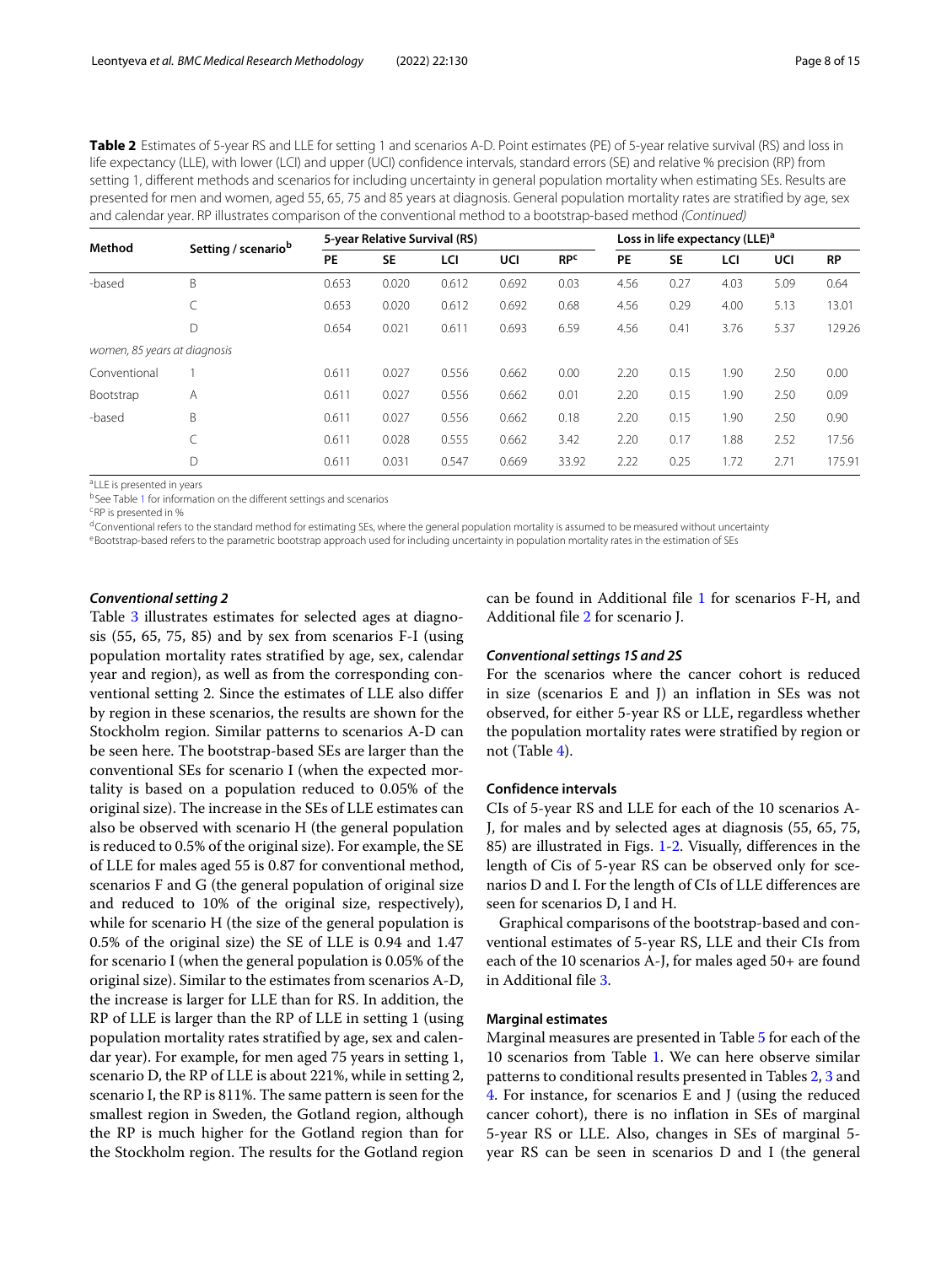<span id="page-8-0"></span>Table 3 Estimates of 5-year RS and LLE for setting 2 and scenarios F-I. Point estimates (PE) of 5-year relative survival (RS) and loss in life expectancy (LLE), with lower (LCI) and upper (UCI) confidence intervals, standard errors (SE) and relative % precision (RP) from setting 2, different methods and scenarios for including uncertainty in the general population mortality when estimating SEs. Results are presented for men and women, aged 55, 65, 75 and 85 years at diagnosis, and LLE estimates are for the Stockholm region. General population mortality rates are stratified by age, sex, calendar year and region. RP illustrates comparison of the conventional method to a bootstrap-based method

| Method                       | Setting / scenariob                                           |       |           | 5-year Relative Survival (RS) |       | Loss in life expectancy (LLE) <sup>a, f</sup> |       |      |       |       |           |
|------------------------------|---------------------------------------------------------------|-------|-----------|-------------------------------|-------|-----------------------------------------------|-------|------|-------|-------|-----------|
|                              |                                                               | PE    | <b>SE</b> | LCI                           | UCI   | <b>RPC</b>                                    | PE    | SE   | LCI   | UCI   | <b>RP</b> |
| men, 55 years at diagnosis   |                                                               |       |           |                               |       |                                               |       |      |       |       |           |
| Conventional <sup>d</sup>    | 2                                                             | 0.639 | 0.026     | 0.585                         | 0.687 | 0.00                                          | 12.74 | 0.87 | 11.03 | 14.44 | 0.00      |
| Bootstrape                   | F                                                             | 0.639 | 0.026     | 0.585                         | 0.687 | 0.00                                          | 12.74 | 0.87 | 11.03 | 14.44 | 0.10      |
| -based                       | G                                                             | 0.639 | 0.026     | 0.585                         | 0.687 | 0.01                                          | 12.74 | 0.87 | 11.02 | 14.45 | 0.86      |
|                              | Н                                                             | 0.639 | 0.026     | 0.585                         | 0.687 | 0.23                                          | 12.72 | 0.94 | 10.87 | 14.57 | 17.68     |
|                              |                                                               | 0.640 | 0.026     | 0.586                         | 0.689 | 2.32                                          | 12.73 | 1.47 | 9.84  | 15.62 | 186.49    |
| men, 65 years at diagnosis   |                                                               |       |           |                               |       |                                               |       |      |       |       |           |
| Conventional                 | 2                                                             | 0.636 | 0.021     | 0.593                         | 0.675 | 0.00                                          | 7.83  | 0.45 | 6.95  | 8.70  | 0.00      |
| Bootstrap                    | F                                                             | 0.636 | 0.021     | 0.593                         | 0.675 | 0.00                                          | 7.83  | 0.45 | 6.95  | 8.70  | 0.20      |
| -based                       | G                                                             | 0.636 | 0.021     | 0.593                         | 0.675 | 0.03                                          | 7.83  | 0.45 | 6.95  | 8.71  | 1.81      |
|                              | $\mathsf{H}% _{\mathbb{R}}^{1}\!\left( \mathbb{R}^{2}\right)$ | 0.636 | 0.021     | 0.593                         | 0.676 | 0.55                                          | 7.82  | 0.52 | 6.80  | 8.85  | 37.16     |
|                              |                                                               | 0.638 | 0.022     | 0.594                         | 0.679 | 5.58                                          | 7.89  | 1.00 | 5.92  | 9.85  | 403.74    |
| men, 75 years at diagnosis   |                                                               |       |           |                               |       |                                               |       |      |       |       |           |
| Conventional                 | 2                                                             | 0.629 | 0.021     | 0.586                         | 0.669 | 0.00                                          | 4.34  | 0.24 | 3.86  | 4.81  | 0.00      |
| Bootstrap                    | F                                                             | 0.629 | 0.021     | 0.586                         | 0.669 | 0.01                                          | 4.34  | 0.24 | 3.86  | 4.81  | 0.37      |
| -based                       | G                                                             | 0.629 | 0.021     | 0.586                         | 0.669 | 0.07                                          | 4.34  | 0.25 | 3.86  | 4.82  | 3.21      |
|                              | $\boldsymbol{\mathsf{H}}$                                     | 0.629 | 0.021     | 0.586                         | 0.670 | 1.43                                          | 4.34  | 0.31 | 3.73  | 4.95  | 65.54     |
|                              |                                                               | 0.630 | 0.023     | 0.584                         | 0.673 | 13.86                                         | 4.45  | 0.73 | 3.02  | 5.88  | 810.92    |
| men, 85 years at diagnosis   |                                                               |       |           |                               |       |                                               |       |      |       |       |           |
| Conventional                 | 2                                                             | 0.581 | 0.030     | 0.520                         | 0.638 | 0.00                                          | 2.03  | 0.14 | 1.75  | 2.30  | 0.00      |
| Bootstrap                    | F                                                             | 0.581 | 0.030     | 0.520                         | 0.638 | 0.03                                          | 2.03  | 0.14 | 1.75  | 2.30  | 0.46      |
| -based                       | G                                                             | 0.581 | 0.030     | 0.519                         | 0.638 | 0.20                                          | 2.03  | 0.14 | 1.74  | 2.31  | 3.96      |
|                              | Н                                                             | 0.580 | 0.031     | 0.517                         | 0.638 | 3.95                                          | 2.04  | 0.19 | 1.66  | 2.41  | 84.42     |
|                              |                                                               | 0.575 | 0.036     | 0.502                         | 0.642 | 41.27                                         | 2.16  | 0.53 | 1.13  | 3.19  | 1286.02   |
| women, 55 years at diagnosis |                                                               |       |           |                               |       |                                               |       |      |       |       |           |
| Conventional                 | $\overline{2}$                                                | 0.662 | 0.025     | 0.611                         | 0.709 | 0.00                                          | 12.26 | 0.92 | 10.46 | 14.06 | 0.00      |
| Bootstrap                    | F                                                             | 0.662 | 0.025     | 0.611                         | 0.709 | 0.00                                          | 12.26 | 0.92 | 10.46 | 14.06 | 0.05      |
| -based                       | G                                                             | 0.662 | 0.025     | 0.611                         | 0.709 | 0.01                                          | 12.26 | 0.92 | 10.45 | 14.06 | 0.48      |
|                              | Н                                                             | 0.663 | 0.025     | 0.611                         | 0.709 | 0.36                                          | 12.25 | 0.96 | 10.36 | 14.14 | 10.37     |
|                              |                                                               | 0.665 | 0.025     | 0.612                         | 0.711 | 4.08                                          | 12.18 | 1.30 | 9.64  | 14.72 | 99.20     |
| women, 65 years at diagnosis |                                                               |       |           |                               |       |                                               |       |      |       |       |           |
| Conventional                 | 2                                                             | 0.660 | 0.020     | 0.619                         | 0.697 | 0.00                                          | 7.93  | 0.48 | 6.99  | 8.88  | 0.00      |
| Bootstrap                    | F                                                             | 0.660 | 0.020     | 0.619                         | 0.697 | 0.01                                          | 7.93  | 0.48 | 6.99  | 8.88  | 0.10      |
| -based                       | G                                                             | 0.660 | 0.020     | 0.619                         | 0.697 | 0.02                                          | 7.93  | 0.48 | 6.98  | 8.88  | 1.04      |
|                              | Н                                                             | 0.660 | 0.020     | 0.619                         | 0.697 | 0.48                                          | 7.93  | 0.53 | 6.88  | 8.97  | 21.90     |
|                              |                                                               | 0.662 | 0.020     | 0.621                         | 0.701 | 5.50                                          | 7.93  | 0.85 | 6.26  | 9.61  | 214.02    |
| women, 75 years at diagnosis |                                                               |       |           |                               |       |                                               |       |      |       |       |           |
| Conventional                 | $\overline{2}$                                                | 0.653 | 0.020     | 0.612                         | 0.692 | 0.00                                          | 4.73  | 0.28 | 4.18  | 5.29  | 0.00      |
| Bootstrap                    | F                                                             | 0.653 | 0.020     | 0.612                         | 0.692 | 0.01                                          | 4.73  | 0.28 | 4.18  | 5.29  | 0.18      |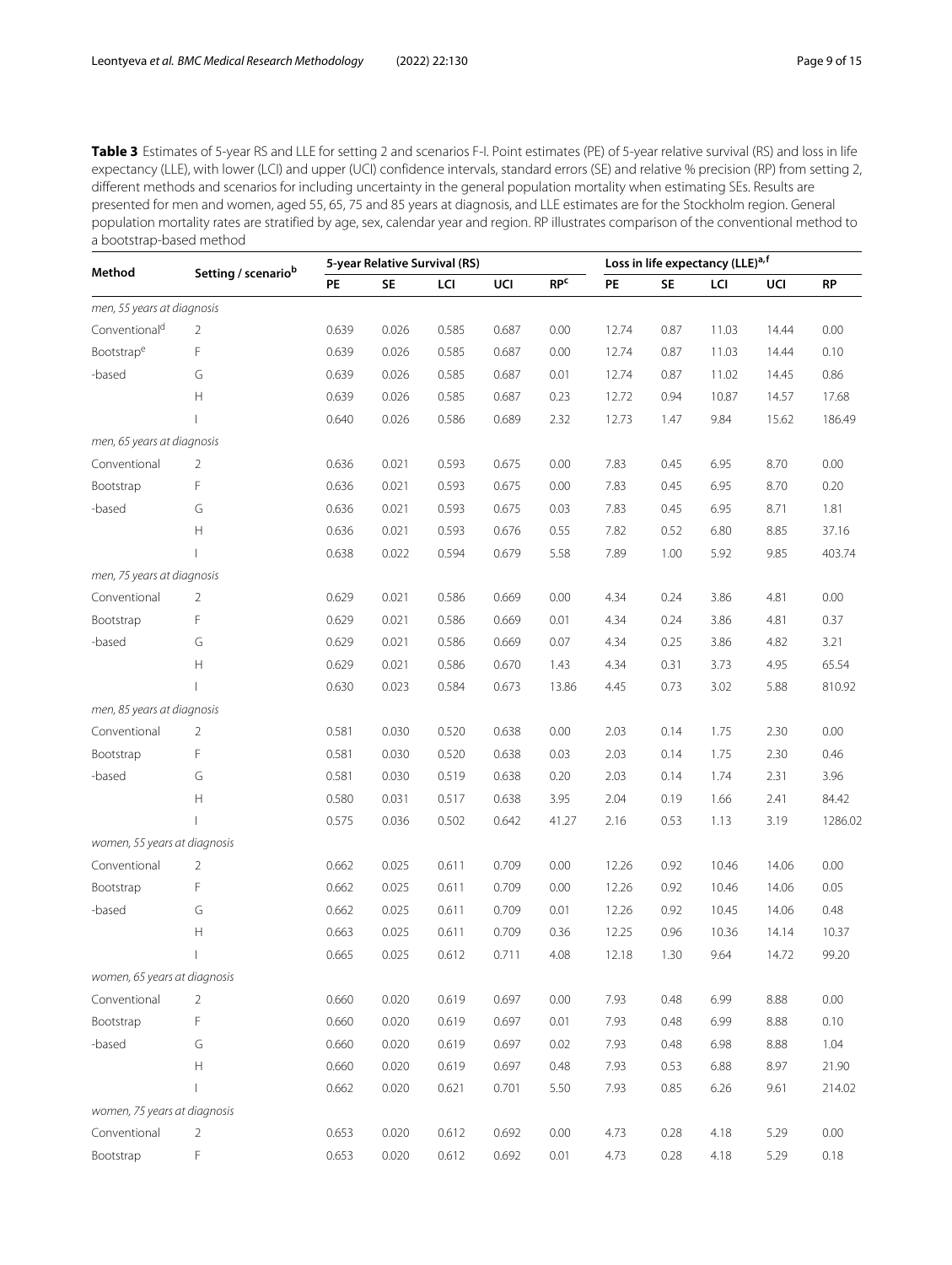Table 3 Estimates of 5-year RS and LLE for setting 2 and scenarios F-I. Point estimates (PE) of 5-year relative survival (RS) and loss in life expectancy (LLE), with lower (LCI) and upper (UCI) confidence intervals, standard errors (SE) and relative % precision (RP) from setting 2, different methods and scenarios for including uncertainty in the general population mortality when estimating SEs. Results are presented for men and women, aged 55, 65, 75 and 85 years at diagnosis, and LLE estimates are for the Stockholm region. General population mortality rates are stratified by age, sex, calendar year and region. RP illustrates comparison of the conventional method to a bootstrap-based method (Continued)

| Method                       |                                 | 5-year Relative Survival (RS) |           |       |            |                       |      |           | Loss in life expectancy (LLE) <sup>a, f</sup> |      |           |  |  |
|------------------------------|---------------------------------|-------------------------------|-----------|-------|------------|-----------------------|------|-----------|-----------------------------------------------|------|-----------|--|--|
|                              | Setting / scenario <sup>b</sup> | PE                            | <b>SE</b> | LCI   | <b>UCI</b> | <b>RP<sup>c</sup></b> | PE   | <b>SE</b> | LCI                                           | UCI  | <b>RP</b> |  |  |
| -based                       | G                               | 0.653                         | 0.020     | 0.612 | 0.692      | 0.03                  | 4.73 | 0.29      | 4.17                                          | 5.29 | 1.71      |  |  |
|                              | Н                               | 0.654                         | 0.020     | 0.612 | 0.692      | 0.66                  | 4.73 | 0.33      | 4.09                                          | 5.38 | 36.30     |  |  |
|                              |                                 | 0.655                         | 0.021     | 0.612 | 0.695      | 6.68                  | 4.80 | 0.64      | 3.55                                          | 6.05 | 406.77    |  |  |
| women, 85 years at diagnosis |                                 |                               |           |       |            |                       |      |           |                                               |      |           |  |  |
| Conventional                 | 2                               | 0.607                         | 0.027     | 0.553 | 0.658      | 0.00                  | 2.35 | 0.16      | 2.04                                          | 2.67 | 0.00      |  |  |
| Bootstrap                    | F                               | 0.608                         | 0.027     | 0.553 | 0.658      | 0.03                  | 2.35 | 0.16      | 2.03                                          | 2.67 | 0.25      |  |  |
| -based                       | G                               | 0.607                         | 0.027     | 0.552 | 0.658      | 0.15                  | 2.36 | 0.16      | 2.03                                          | 2.68 | 2.28      |  |  |
|                              | Н                               | 0.607                         | 0.027     | 0.551 | 0.658      | 3.13                  | 2.37 | 0.20      | 1.98                                          | 2.75 | 48.53     |  |  |
|                              |                                 | 0.602                         | 0.031     | 0.539 | 0.660      | 32.32                 | 2.48 | 0.47      | i.56                                          | 3.39 | 718.93    |  |  |

aLLE is presented in years

bSee Table [1](#page-5-0) for information on the different settings and scenarios

cRP is presented in %

 $d$ Conventional refers to the standard method for estimating SEs, where the general population mortality is assumed to be measured without uncertainty

eBootstrap-used refers to the parametric bootstrap approach used for including uncertainty in population mortality rates in the estimation of SEs

f LLE estimates are presented for the Stockholm region

population is 0.05% of the original size), for LLE these changes are observed also for scenarios C and H (the general population is 0.5% of the original size).

# **Discussion**

In this study we found that when the whole general population, i.e. all people living in a country or region, that is the catchment area for the population-based cancer registry, is used to get predicted mortality rates for estimating 5-year RS or the LLE, the assumption of known (fixed) general population mortality rates has a negligible effect on the estimates. The relative precision for both 5-year RS and LLE was less than 1%. This is an important message for population based cancer research.

The impact of including the uncertainty in expected mortality was larger when the population mortality was stratified on more variables, here region. However, the impact was still small when the mortality rates were based on the whole population. The largest relative precision for 5-year RS was 0.03% and for the LLE it was 0.46%. Interestingly, it did not make a large difference when we assumed that the cancer cohort was only 10% of the original size and the corresponding reduced general population was used, as would be the case in a smaller country or a region. The relative precision in this case for 5-year RS was in the range of 0.01% to 0.03%, and less than 1% for LLE. This suggests that as long as the whole general population is used, regardless of the size of a country or region a possible variation in the expected mortality rates can be ignored.

If the whole population of the country or region is not available, then the validity of the assumption of known expected mortality rates should be discussed. In the study we illustrated that for 5-year RS when the general population was reduced to 0.05% of the original size and stratified by age, sex and calendar year, the relative precision was 15 (7)% and 40 (34)% for males (females) 75 and 85 years old, respectively. The LLE was affected to a larger extent than RS. For all ages the increase in SE of the LLE was observed when the general population was reduced to 0.5% and 0.05% of the original size. The relative precision for the LLE when the general population was reduced to 0.05% and stratified by age, sex and calendar year was 221 (129)% and 245 (176)% for males (females) 75 and 85 years old, respectively. For estimates in older ages the impact was larger possibly because the expected mortality rates of elderly patients in the general population are more influential than for younger patients and, therefore, the uncertainty introduced in the general mortality could have a larger impact on SEs of both 5-year RS and LLE. For marginal 5-year RS the relative precision was 3% when the general population was reduced to 0.5% of the original size and 30% when reduced to 0.05% of the original size. Similar to above-described conditional estimates, the marginal estimates of the LLE showed larger relative precision than the marginal 5-year RS with 22% and 313% for the general population reduced to 0.5% and 0.05% of the original size, respectively.

Previous work in this area has focused on nonparametric estimates of RS, and the results were similar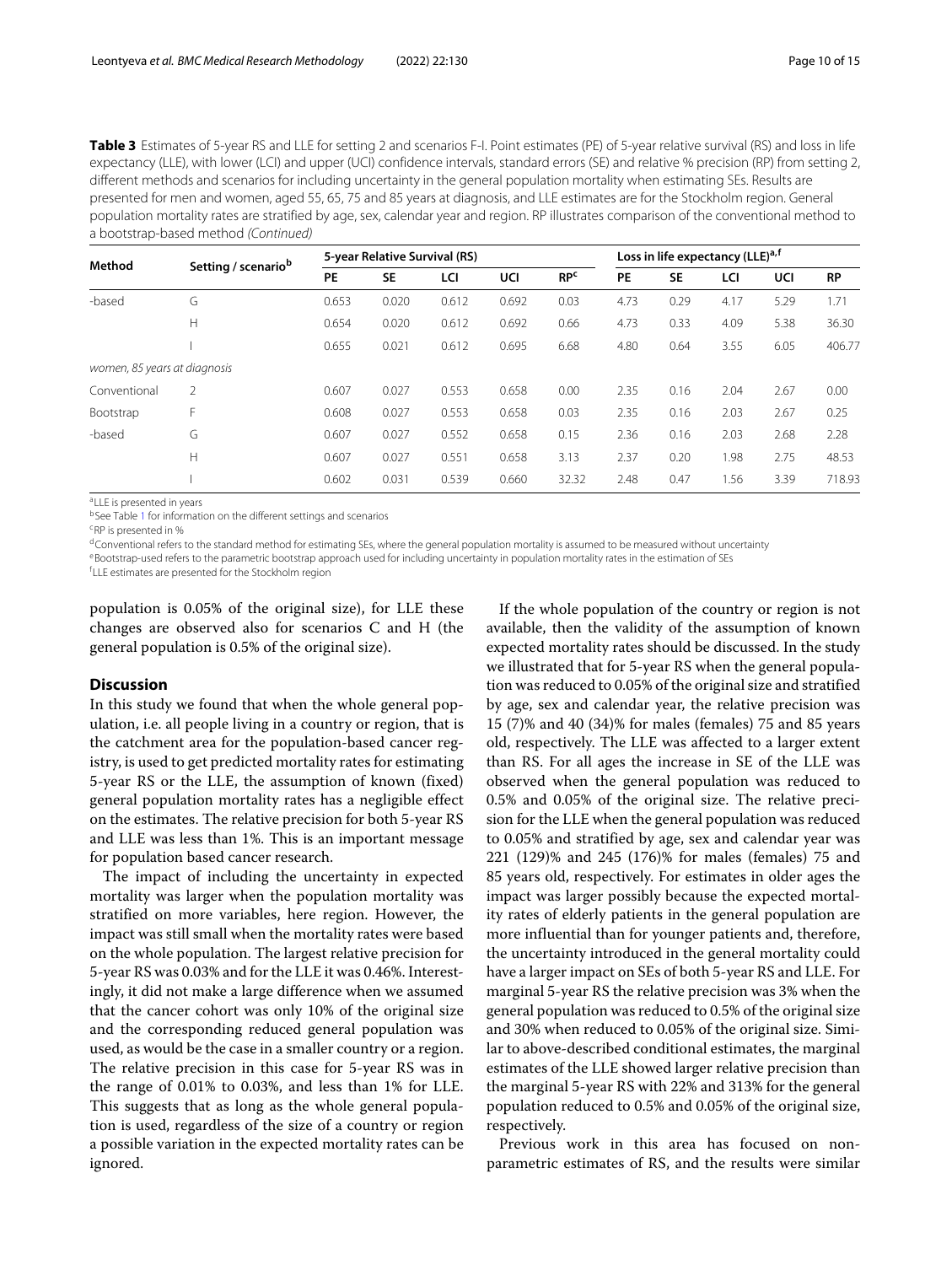<span id="page-10-0"></span>Table 4 Estimates of 5-year RS and LLE for settings 1S, 2S and scenarios E, J. Point estimates (PE) of 5-year relative survival (RS) and loss in life expectancy (LLE), with lower (LCI) and upper (UCI) confidence intervals, standard errors (SE) and relative % precision (RP) from different methods, settings and scenarios for including uncertainty in the general population mortality when estimating SEs. Results are presented for men and women, aged 55, 65, 75 and 85 years at diagnosis, and in setting 2S, scenario J the LLE estimates are for the Stockholm region. For setting 1S general population mortality rates are stratified by age, sex and calendar year. For setting 2S general population mortality rates are stratified by age, sex, calendar year and region. RP illustrates comparison of the conventional method to a bootstrap-based method

|                              | Setting / scenariob |       |           | 5-year Relative Survival (RS) |       | Loss in life expectancy (LLE)a, 9 |           |      |      |       |      |
|------------------------------|---------------------|-------|-----------|-------------------------------|-------|-----------------------------------|-----------|------|------|-------|------|
| Method                       |                     | PE    | <b>SE</b> | LCI                           | UCI   | <b>RPC</b>                        | <b>PE</b> | SE   | LCI  | UCI   | RP   |
| men, 55 years at diagnosis   |                     |       |           |                               |       |                                   |           |      |      |       |      |
| Conventional <sup>d</sup>    | 1S <sup>f</sup>     | 0.639 | 0.102     | 0.406                         | 0.801 | 0.00                              | 11.28     | 3.08 | 5.24 | 17.31 | 0.00 |
| Bootstrap-based <sup>e</sup> | Ε                   | 0.639 | 0.102     | 0.405                         | 0.801 | 0.01                              | 11.28     | 3.08 | 5.24 | 17.31 | 0.03 |
| men, 65 years at diagnosis   |                     |       |           |                               |       |                                   |           |      |      |       |      |
| Conventional                 | <b>1S</b>           | 0.670 | 0.072     | 0.507                         | 0.790 | 0.00                              | 7.47      | 1.50 | 4.53 | 10.41 | 0.00 |
| Bootstrap-based              | Ε                   | 0.670 | 0.072     | 0.507                         | 0.790 | 0.00                              | 7.47      | 1.50 | 4.53 | 10.41 | 0.06 |
| men, 75 years at diagnosis   |                     |       |           |                               |       |                                   |           |      |      |       |      |
| Conventional                 | <b>1S</b>           | 0.510 | 0.075     | 0.357                         | 0.644 | 0.00                              | 5.81      | 0.72 | 4.39 | 7.23  | 0.00 |
| Bootstrap-based              | Ε                   | 0.510 | 0.075     | 0.357                         | 0.644 | 0.00                              | 5.81      | 0.72 | 4.39 | 7.23  | 0.16 |
| men, 85 years at diagnosis   |                     |       |           |                               |       |                                   |           |      |      |       |      |
| Conventional                 | 1S                  | 0.619 | 0.100     | 0.394                         | 0.781 | 0.00                              | 1.74      | 0.44 | 0.88 | 2.60  | 0.00 |
| Bootstrap-based              | Е                   | 0.619 | 0.101     | 0.394                         | 0.781 | 0.03                              | 1.74      | 0.44 | 0.88 | 2.60  | 0.18 |
| women, 55 years at diagnosis |                     |       |           |                               |       |                                   |           |      |      |       |      |
| Conventional                 | 1S                  | 0.672 | 0.099     | 0.440                         | 0.825 | 0.00                              | 8.83      | 2.89 | 3.17 | 14.49 | 0.00 |
| Bootstrap-based              | Ε                   | 0.672 | 0.099     | 0.440                         | 0.825 | 0.00                              | 8.83      | 2.89 | 3.17 | 14.49 | 0.00 |
| women, 65 years at diagnosis |                     |       |           |                               |       |                                   |           |      |      |       |      |
| Conventional                 | 1S                  | 0.701 | 0.060     | 0.566                         | 0.801 | 0.00                              | 6.49      | 1.47 | 3.61 | 9.37  | 0.00 |
| Bootstrap-based              | Е                   | 0.701 | 0.060     | 0.566                         | 0.801 | 0.00                              | 6.49      | 1.47 | 3.61 | 9.37  | 0.04 |
| women, 75 years at diagnosis |                     |       |           |                               |       |                                   |           |      |      |       |      |
| Conventional                 | <b>1S</b>           | 0.550 | 0.082     | 0.377                         | 0.693 | 0.00                              | 5.98      | 1.05 | 3.92 | 8.05  | 0.00 |
| Bootstrap-based              | Ε                   | 0.550 | 0.082     | 0.377                         | 0.693 | 0.00                              | 5.98      | 1.05 | 3.92 | 8.05  | 0.07 |
| women, 85 years at diagnosis |                     |       |           |                               |       |                                   |           |      |      |       |      |
| Conventional                 | 1S                  | 0.653 | 0.082     | 0.470                         | 0.787 | 0.00                              | 1.89      | 0.46 | 0.98 | 2.80  | 0.00 |
| Bootstrap-based              | Ε                   | 0.653 | 0.082     | 0.470                         | 0.787 | 0.03                              | 1.89      | 0.46 | 0.98 | 2.80  | 0.11 |
| men, 55 years at diagnosis   |                     |       |           |                               |       |                                   |           |      |      |       |      |
| Conventional <sup>d</sup>    | 2S <sup>f</sup>     | 0.637 | 0.103     | 0.404                         | 0.800 | 0.00                              | 11.49     | 3.12 | 5.38 | 17.60 | 0.00 |
| Bootstrap-based <sup>e</sup> | J.                  | 0.637 | 0.102     | 0.404                         | 0.800 | $-0.01$                           | 11.49     | 3.12 | 5.38 | 17.61 | 0.05 |
| men, 65 years at diagnosis   |                     |       |           |                               |       |                                   |           |      |      |       |      |
| Conventional                 | 2S                  | 0.668 | 0.072     | 0.505                         | 0.788 | 0.00                              | 7.65      | 1.54 | 4.64 | 10.66 | 0.00 |
| Bootstrap-based              | J                   | 0.668 | 0.072     | 0.505                         | 0.788 | 0.00                              | 7.65      | 1.54 | 4.63 | 10.67 | 0.16 |
| men, 75 years at diagnosis   |                     |       |           |                               |       |                                   |           |      |      |       |      |
| Conventional                 | 2S                  | 0.509 | 0.074     | 0.356                         | 0.643 | 0.00                              | 6.03      | 0.75 | 4.56 | 7.51  | 0.00 |
| Bootstrap-based              | J                   | 0.509 | 0.074     | 0.356                         | 0.643 | 0.00                              | 6.03      | 0.76 | 4.55 | 7.51  | 0.62 |
| men, 85 years at diagnosis   |                     |       |           |                               |       |                                   |           |      |      |       |      |
| Conventional                 | 2S                  | 0.612 | 0.100     | 0.389                         | 0.774 | 0.00                              | 1.88      | 0.47 | 0.96 | 2.79  | 0.00 |
| Bootstrap-based              | J                   | 0.612 | 0.100     | 0.389                         | 0.774 | 0.01                              | 1.88      | 0.47 | 0.96 | 2.80  | 0.50 |
| women, 55 years at diagnosis |                     |       |           |                               |       |                                   |           |      |      |       |      |
| Conventional                 | 2S                  | 0.673 | 0.098     | 0.443                         | 0.825 | 0.00                              | 8.93      | 2.94 | 3.17 | 14.69 | 0.00 |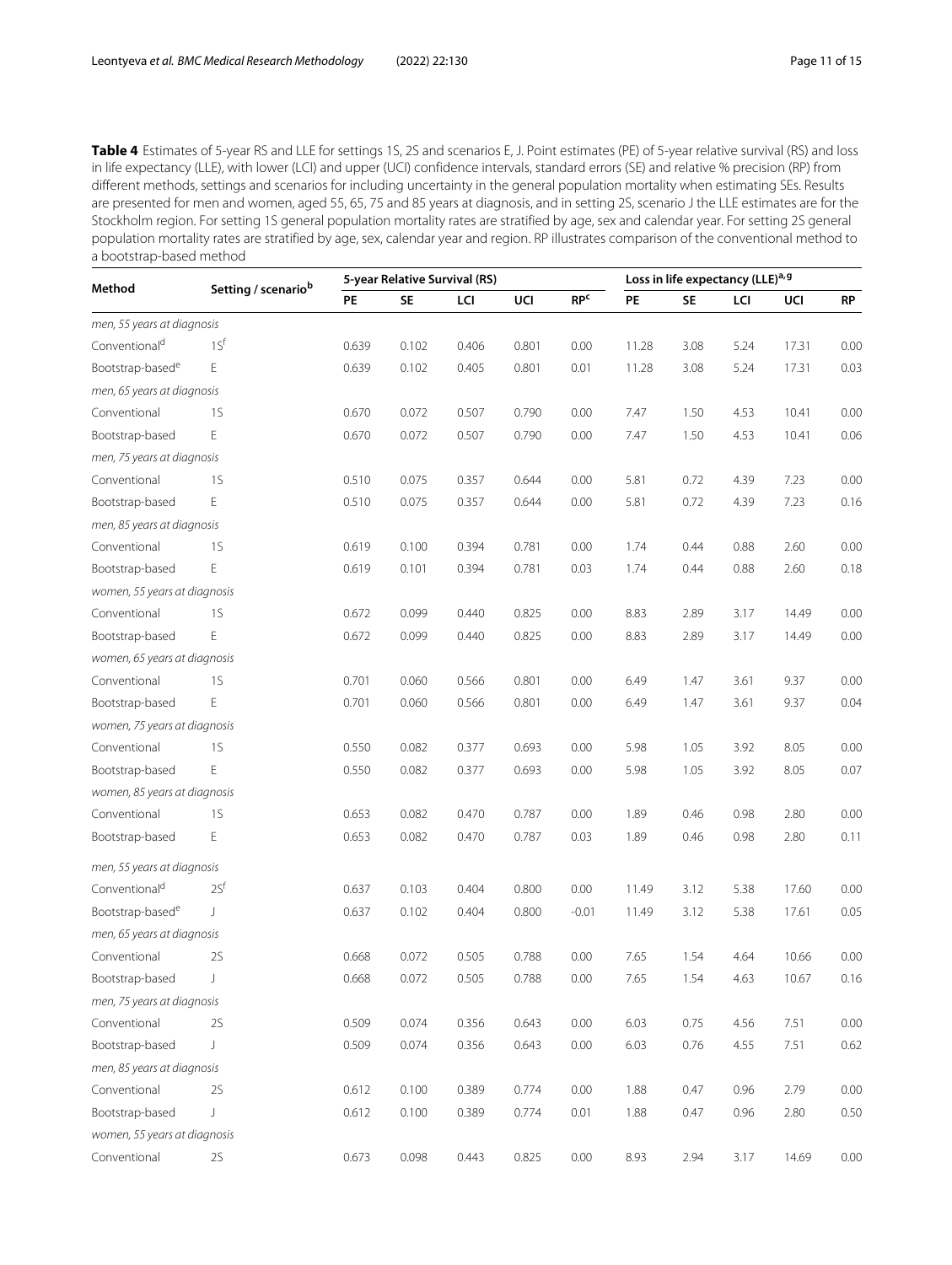Table 4 Estimates of 5-year RS and LLE for settings 1S, 2S and scenarios E, J. Point estimates (PE) of 5-year relative survival (RS) and loss in life expectancy (LLE), with lower (LCI) and upper (UCI) confidence intervals, standard errors (SE) and relative % precision (RP) from different methods, settings and scenarios for including uncertainty in the general population mortality when estimating SEs. Results are presented for men and women, aged 55, 65, 75 and 85 years at diagnosis, and in setting 2S, scenario J the LLE estimates are for the Stockholm region. For setting 1S general population mortality rates are stratified by age, sex and calendar year. For setting 2S general population mortality rates are stratified by age, sex, calendar year and region. RP illustrates comparison of the conventional method to a bootstrap-based method (Continued)

| Method                       | Setting / scenariob |       | 5-year Relative Survival (RS) |       |       | Loss in life expectancy (LLE) <sup>a, g</sup> |      |           |      |       |           |
|------------------------------|---------------------|-------|-------------------------------|-------|-------|-----------------------------------------------|------|-----------|------|-------|-----------|
|                              |                     | PE    | <b>SE</b>                     | LCI   | UCI   | RP <sup>c</sup>                               | PE   | <b>SE</b> | LCI  | UCI   | <b>RP</b> |
| Bootstrap-based              |                     | 0.673 | 0.098                         | 0.443 | 0.825 | $-0.01$                                       | 8.93 | 2.94      | 3.17 | 14.69 | 0.03      |
| women, 65 years at diagnosis |                     |       |                               |       |       |                                               |      |           |      |       |           |
| Conventional                 | <b>2S</b>           | 0.702 | 0.060                         | 0.567 | 0.802 | 0.00                                          | 6.59 | 1.50      | 3.64 | 9.54  | 0.00      |
| Bootstrap-based              |                     | 0.702 | 0.060                         | 0.567 | 0.802 | 0.00                                          | 6.59 | 1.50      | 3.65 | 9.54  | 0.06      |
| women, 75 years at diagnosis |                     |       |                               |       |       |                                               |      |           |      |       |           |
| Conventional                 | <b>2S</b>           | 0.553 | 0.082                         | 0.380 | 0.695 | 0.00                                          | 6.17 | 1.11      | 4.00 | 8.33  | 0.00      |
| Bootstrap-based              |                     | 0.553 | 0.082                         | 0.380 | 0.695 | 0.00                                          | 6.17 | 1.11      | 4.00 | 8.33  | 0.14      |
| women, 85 years at diagnosis |                     |       |                               |       |       |                                               |      |           |      |       |           |
| Conventional                 | <b>2S</b>           | 0.649 | 0.081                         | 0.467 | 0.783 | 0.00                                          | 2.03 | 0.50      | 1.05 | 3.01  | 0.00      |
| Bootstrap-based              |                     | 0.649 | 0.081                         | 0.467 | 0.783 | 0.00                                          | 2.03 | 0.50      | 1.05 | 3.01  | 0.20      |

aLLE is presented in years

bSee Table [1](#page-5-0) for information on the different settings and scenarios

cRP is presented in %

 $d$ Conventional refers to the standard method for estimating SEs, where the general population mortality is assumed to be measured without uncertainty

eBootstrap-based refers to the parametric bootstrap approach used for including uncertainty in population mortality rates in the estimation of SEs

f S stands for small and refers to the setting to investigate what would be observed for a smaller population

gLLE estimates in setting 2S and scenario J are presented for the Stockholm region



<span id="page-11-0"></span>Fig. 1 Confidence intervals of 5-year RS. Confidence intervals of 5-year relative survival (RS) from different methods, settings and scenarios for including uncertainty in the general population mortality when estimating SEs. Conventional refers to the standard method for estimating SEs, where general population mortality is assumed to be measured without uncertainty. Bootstrap-based refers to the parametric bootstrap approach used for including uncertainty in population mortality rates in the estimation of SEs. See Table [1](#page-5-0) for information on different settings and scenarios. Results are presented for men, aged 55, 65, 75 and 85 years at diagnosis. For setting 1 general population mortality rates are stratified by age, sex and calendar year. For setting 2 general population mortality rates are stratified by age, sex, calendar year and region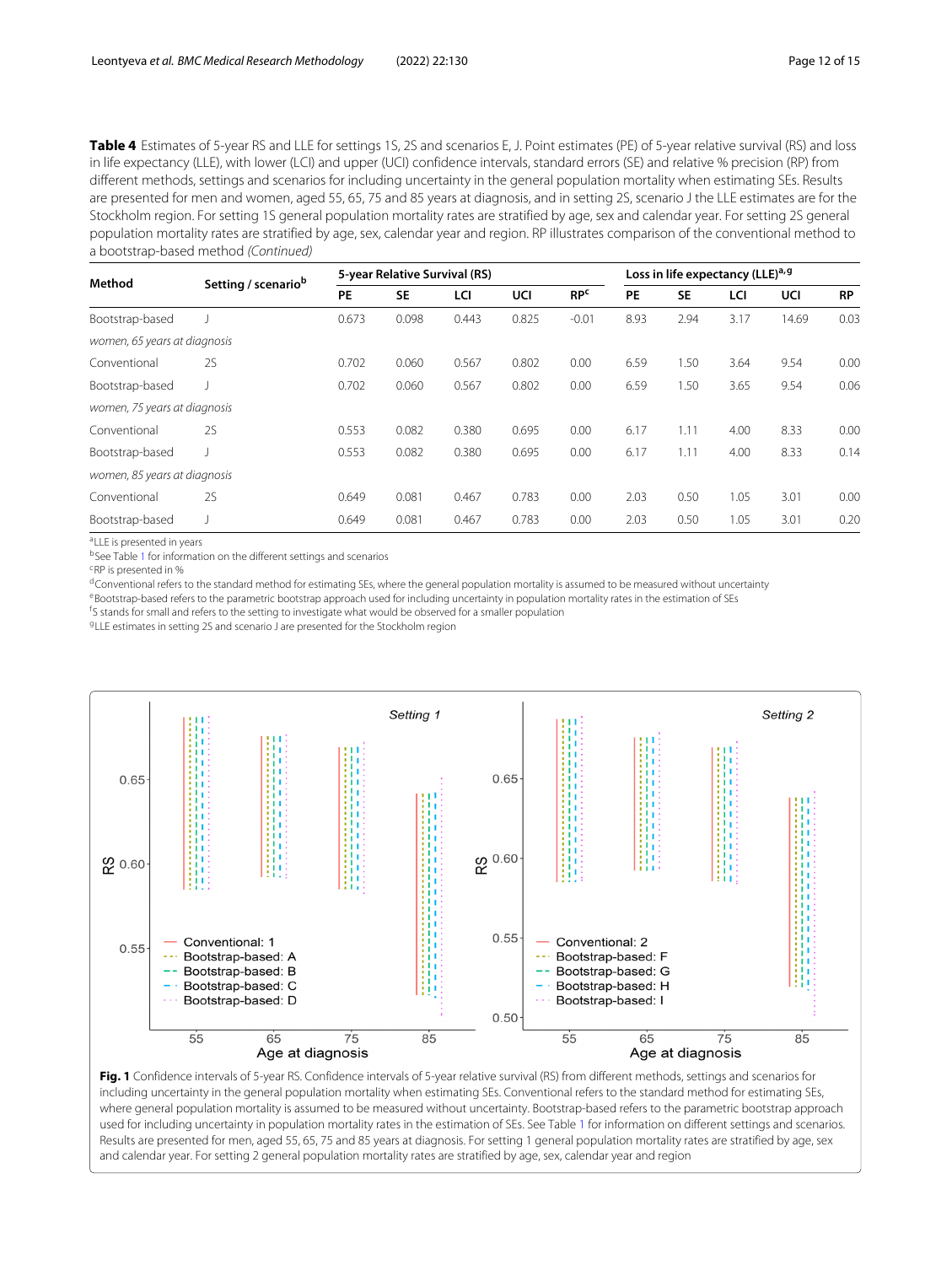

<span id="page-12-0"></span>Fig. 2 Confidence intervals of LLE. Confidence intervals of loss in life expectancy (LLE) from different methods, settings and scenarios for including uncertainty in the general population mortality when estimating SEs. Conventional refers to the standard method for estimating SEs, where general population mortality is assumed to be measured without uncertainty. Bootstrap-based refers to the parametric bootstrap approach used for including uncertainty in population mortality rates in the estimation of SEs. See Table [1](#page-5-0) for information on different settings and scenarios. Results are presented for men, aged 55, 65, 75 and 85 years at diagnosis and LLE estimates for the Stockholm region. For setting 1 general population mortality rates are stratified by age, sex and calendar year. For setting 2 general population mortality rates are stratified by age, sex, calendar year and region. The LLE is measured in years

<span id="page-12-1"></span>**Table 5** Marginal estimates of 5-year RS and LLE for all investigated settings and scenarios. Marginal point estimates (PE) of 5-year relative survival (RS) and loss in life expectancy (LLE), with lower (LCI) and upper (UCI) confidence intervals, standard errors (SE) and relative % precision (RP) from different methods, settings and scenarios for including uncertainty in the general population mortality when estimating SEs. For settings 1 and 1S general population mortality rates are stratified by age, sex and calendar year. For settings 2 and 2S general population mortality rates are stratified by age, sex, calendar year and region. RP illustrates comparison of the conventional method to a bootstrap-based method

| Method                       |                     |       |           | 5-year Relative Survival (RS) |       | Loss in life expectancy (LLE) <sup>a</sup> |      |           |      |      |           |
|------------------------------|---------------------|-------|-----------|-------------------------------|-------|--------------------------------------------|------|-----------|------|------|-----------|
|                              | Setting / scenariob | PE    | <b>SE</b> | LCI                           | UCI   | RP <sup>c</sup>                            | PE   | <b>SE</b> | LCI  | UCI  | <b>RP</b> |
| Conventional <sup>d</sup>    |                     | 0.632 | 0.011     | 0.611                         | 0.654 | 0.00                                       | 5.40 | 0.16      | 5.09 | 5.71 | 0.00      |
| Bootstrap-based <sup>e</sup> | A                   | 0.632 | 0.011     | 0.611                         | 0.654 | 0.01                                       | 5.40 | 0.16      | 5.09 | 5.71 | 0.11      |
|                              | B                   | 0.632 | 0.011     | 0.611                         | 0.654 | 0.16                                       | 5.40 | 0.16      | 5.08 | 5.71 | 1.08      |
|                              |                     | 0.632 | 0.011     | 0.610                         | 0.655 | 3.08                                       | 5.40 | 0.17      | 5.06 | 5.74 | 21.82     |
|                              | D                   | 0.632 | 0.013     | 0.608                         | 0.658 | 30.55                                      | 5.40 | 0.28      | 4.85 | 5.95 | 214.25    |
| Conventional                 | $\overline{2}$      | 0.631 | 0.011     | 0.610                         | 0.653 | 0.00                                       | 5.40 | 0.16      | 5.09 | 5.71 | 0.00      |
| Bootstrap-based              | F                   | 0.631 | 0.011     | 0.610                         | 0.653 | 0.02                                       | 5.40 | 0.16      | 5.09 | 5.71 | 0.11      |
|                              | G                   | 0.631 | 0.011     | 0.610                         | 0.653 | 0.15                                       | 5.40 | 0.16      | 5.09 | 5.72 | 1.09      |
|                              | H                   | 0.631 | 0.011     | 0.609                         | 0.654 | 3.07                                       | 5.41 | 0.18      | 5.07 | 5.76 | 22.41     |
|                              |                     | 0.631 | 0.013     | 0.606                         | 0.656 | 30.06                                      | 5.58 | 0.32      | 4.95 | 6.21 | 313.01    |
| Conventional                 | 1S <sup>f</sup>     | 0.619 | 0.037     | 0.550                         | 0.695 | 0.00                                       | 5.19 | 0.51      | 4.19 | 6.19 | 0.00      |
| Bootstrap-based              | E                   | 0.619 | 0.037     | 0.550                         | 0.695 | 0.02                                       | 5.19 | 0.51      | 4.19 | 6.19 | 0.11      |
| Conventional                 | 2S <sup>f</sup>     | 0.617 | 0.037     | 0.549                         | 0.693 | 0.00                                       | 5.19 | 0.51      | 4.19 | 6.19 | 0.00      |
| Bootstrap-based              |                     | 0.616 | 0.037     | 0.549                         | 0.693 | $-0.01$                                    | 5.19 | 0.51      | 4.19 | 6.19 | 0.15      |

aLLE is presented in years

bSee Table [1](#page-5-0) for information on the different settings and scenarios

cRP is presented in %

<sup>d</sup>Conventional refers to the standard method for estimating SEs, where the general population mortality is assumed to be measured without uncertainty

eBootstrap-based refers to the parametric bootstrap approach used for including uncertainty in population mortality rates in the estimation of SEs

<sup>f</sup>S stands for small and refers to the setting to investigate what would be observed for a smaller population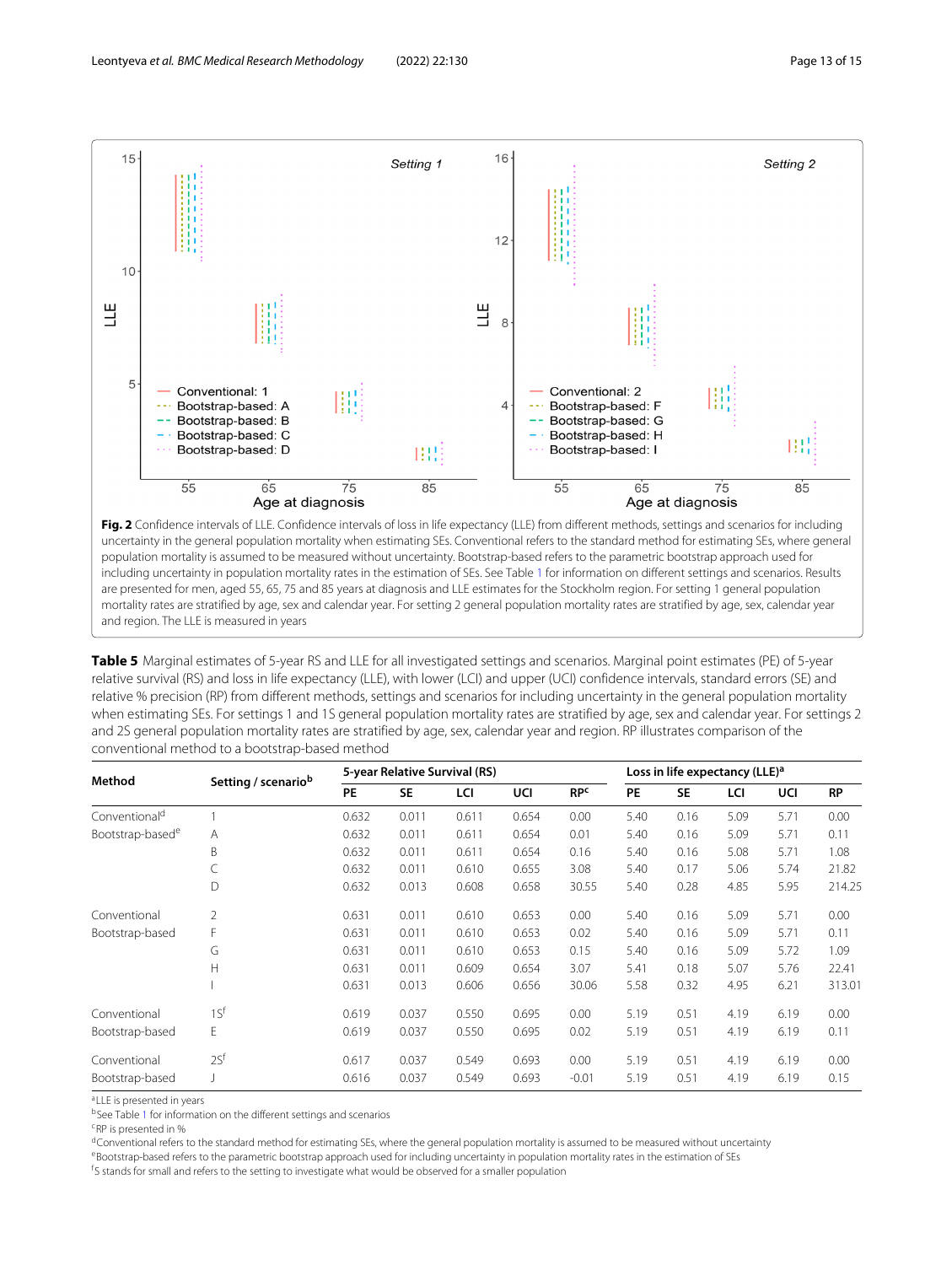to our results [\[5\]](#page-13-4). Another study did not address the uncertainty in the general population mortality rates, but investigated the impact on SE of non-parametric estimates of RS when allowing the expected survival for the cancer cohort to vary [\[20\]](#page-14-12). Non-parametric bootstrap was used to sample from the cancer cohort, resulting in a different age and sex distribution in each sample. Hence, the expected survival calculated for the non-parametric estimate of RS varied in each sample. However, it was still assumed that the general population mortality used to obtain this expected survival was fixed.

Even though the results of our study suggest that the assumption of known expected mortality rates is reasonable when based on the whole population, we did not investigate all possible situations. There might be situations when the general population mortality rates are stratified on even more covariates, leading to very small groups. Another aspect we did not include is the situation when more covariates are included in both the excess and expected mortality. We assumed that region did not have an impact on excess mortality, even when region was included for the expected mortality. Also, it would be of interest to elaborate on the findings using data on other cancer types. In addition, we used a modelling approach to obtain smooth estimates of the general population mortality rates, instead of using the raw numbers of deaths and person-years in each strata. An alternative way to create varying population mortality rates could be bootstraping from raw numbers of the number of deaths and person-years.

In conclusion, this study contributes to populationbased cancer studies suggesting that in general SE of RS and the LLE give reliable estimates with assumption of *known* expected mortality rates. However, when the general population mortality rates are not based on the whole population, the uncertainty in the estimates of the expected measures should be taken into account as the conventional estimates of SE for relative survival proportions and loss in life expectancy may be too low, particularly for marginal values.

#### **Abbreviations**

RS: relative survival; LLE: loss in life expectancy; SE: standard error; FPM: flexible parametric survival model; CI: confidence interval; df: degree of freedom; RP: the relative % precision; PE: point estimate

# **Supplementary Information**

The online version contains supplementary material available at [https://doi.org/10.1186/s12874-022-01597-7.](https://doi.org/10.1186/s12874-022-01597-7)

<span id="page-13-7"></span>**Additional file 1:** Estimates of 5-year RS and LLE for setting 2 and scenarios F-H for the Gotland region.

<span id="page-13-8"></span>**Additional file 2:** Estimates of 5-year RS and LLE for setting 2 and scenario J for the Gotland region.

<span id="page-13-9"></span>**Additional file 3:** Graphical comparisons of the bootstrap-based and conventional estimates of 5-year RS, LLE and their CIs for all scenarios.

Not applicable.

### **Authors' contributions**

Y.L., T.M-L.A, P.C.L., H.B. and O.G.. contributed to the conception of the work. Y.L. and T.M-L.A. implemented the methods, conducted the data analysis. Y.L. and T.M-L.A wrote the original draft. P.C.L., H.B. and O.G. reviewed and edited the draft. All authors interpreted the findings, made critical revision of the article and approved the final manuscript to be published.

# **Funding**

This work was funded via the Swedish Cancer Society (Cancerfonden) (grant numbers: 19 0102 Pj, 2018/744), the Swedish Research Council (Vetenskapsrådet) (grant numbers: 2019-01965, 2019-00227, 2017-01591) and the Strategic Research Area (SFO) in Epidemiology at Karolinska Institutet. Open access funding provided by Karolinska Institute.

#### **Availability of data and materials**

The data used for this study may not, according to the ethical permission granted for its use, be shared by the authors to a third party. It is accessible by application to the Swedish authorities (The Swedish Cancer Registry).

# **Declarations**

#### **Ethics approval and consent to participate**

The study was conducted in accordance with the Declaration of Helsinki, and data management was handled according to Swedish law and regulations. This study was approved by the Swedish Ethical Review Authority (2017/641-31/1 with extensions 2019-01913, 2020-06544, 2021-02472; 2006/914-31/3 with extensions 2008/1469-32, 2009/634-32, 2010/1928-32). Informed consent from study subjects was not required for the current study.

#### **Consent for publication**

Not applicable.

#### **Competing interests**

The authors declare that they have no competing interests.

#### **Author details**

<sup>1</sup> Department of Medical Epidemiology and Biostatistics, Karolinska Institutet, Stockholm, Sweden. <sup>2</sup>Clinical Epidemiology Division, Department of Medicine Solna, Karolinska Institutet, Stockholm, Sweden. <sup>3</sup>Uppsala Monitoring Centre, Uppsala, Sweden. 4Department of Health Science, Biostatistics research group, University of Leicester, Leicester, UK.

# Received: 12 October 2021 Accepted: 5 April 2022 Published online: 02 May 2022

# **References**

- <span id="page-13-0"></span>1. Dickman PW, Coviello E. Estimating and modeling relative survival. Stata J. 2015;15(1):186–215.
- <span id="page-13-1"></span>2. Pavlic K, Pohar Perme M. Using pseudo-observations for estimation in relative survival. Biostatistics. 2019;20(3):384–99. [https://doi.org/10.1093/](https://doi.org/10.1093/biostatistics/kxy008) [biostatistics/kxy008.](https://doi.org/10.1093/biostatistics/kxy008)
- <span id="page-13-2"></span>3. Perme MP, Stare J, Esteve J. On estimation in relative survival. Biometrics. 2012;68(1):113–20. [https://doi.org/10.1111/j.1541-0420.2011.01640.x.](https://doi.org/10.1111/j.1541-0420.2011.01640.x)
- <span id="page-13-3"></span>4. Andersson TM-L, Dickman PW, Eloranta S, Lambe M, Lambert PC. Estimating the loss in expectation of life due to cancer using flexible parametric survival models. Stat Med. 2013;32(30):5286–300. [https://doi.](https://doi.org/10.1002/sim.5943) [org/10.1002/sim.5943.](https://doi.org/10.1002/sim.5943)
- <span id="page-13-4"></span>5. Gauffin O. Confidence intervals in relative survival. Masters thesis, Stockholm University. 2017. [https://mathstatmast.files.wordpress.com/](https://mathstatmast.files.wordpress.com/2017/05/2017_6_report.pdf) [2017/05/2017\\_6\\_report.pdf.](https://mathstatmast.files.wordpress.com/2017/05/2017_6_report.pdf) Accessed 10 Jan 2019.
- <span id="page-13-5"></span>6. Perme MP, Pavlic K. Nonparametric relative survival analysis with the r package relsurv. J Stat Softw. 2018;87(8):1–27.
- <span id="page-13-6"></span>7. Dickman PW, Sloggett A, Hills M, Hakulinen T. Regression models for relative survival. Stat Med. 2004;23(1):51–64. [https://doi.org/10.1002/sim.](https://doi.org/10.1002/sim.1597) [1597.](https://doi.org/10.1002/sim.1597)